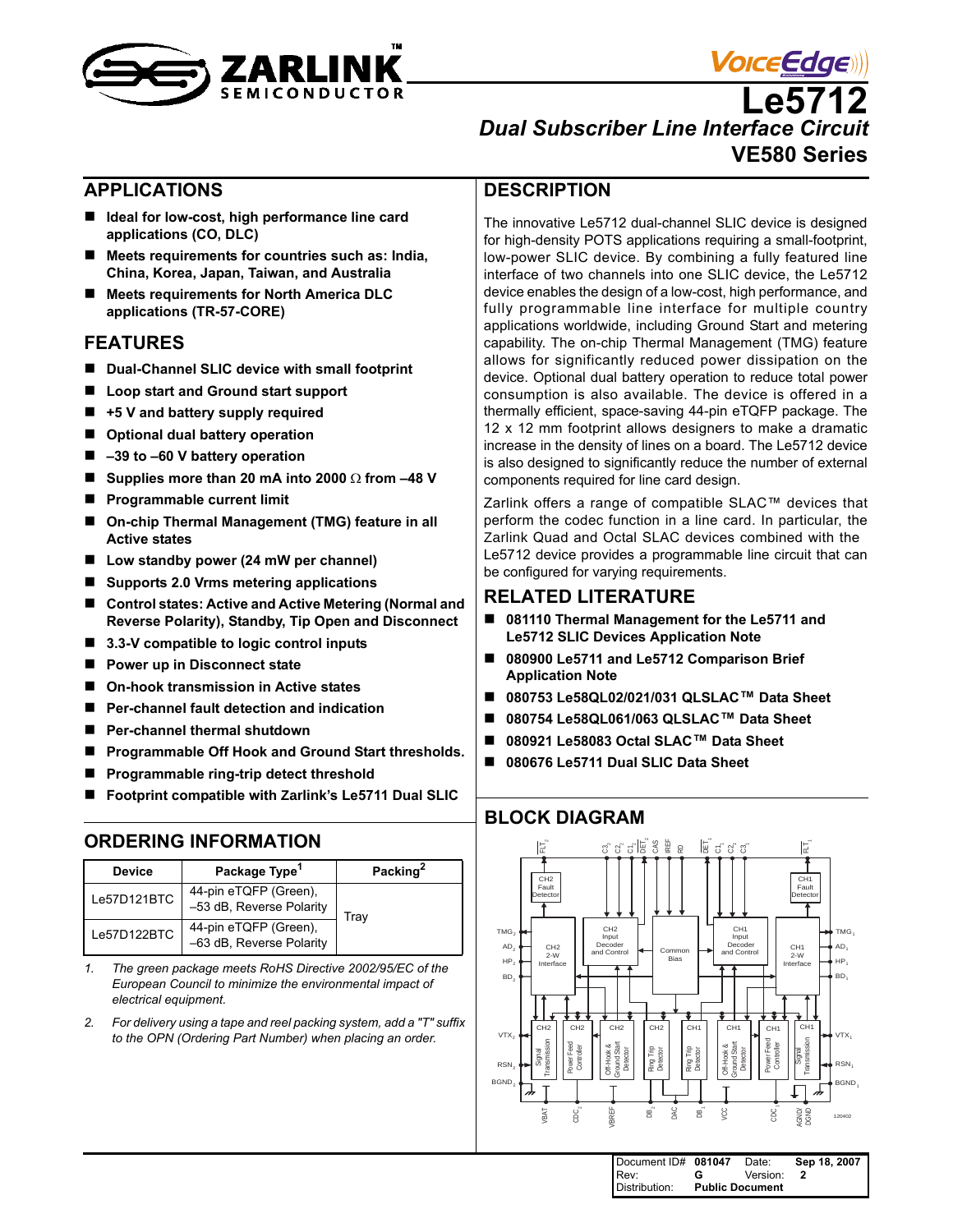# **TABLE OF CONTENTS**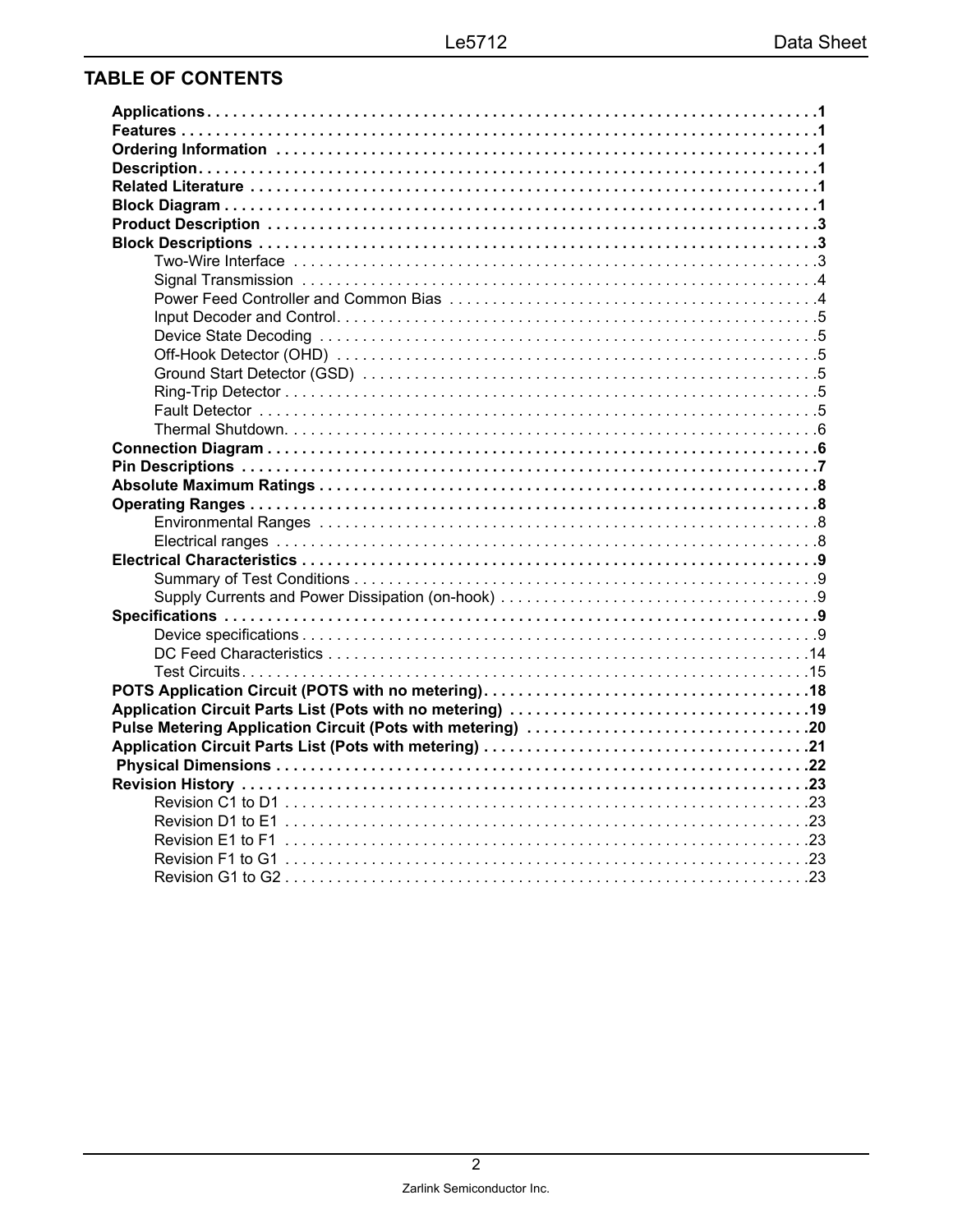#### <span id="page-2-0"></span>**PRODUCT DESCRIPTION**

The Le5712 device is designed for long loop high-density POTS applications requiring a low power, small footprint SLIC device. The Le5712 device increases line card density by integrating two SLIC devices into a single 44-pin package. This reduction in board space permits a higher density line card, which allows for amortizing common hardware across more channels. The Le5712 device gives line card designers a simple control interface that supports seven states: Active, Active Metering, Reverse Polarity, Reverse Polarity Metering, Standby, Tip Open and Disconnect (Ringing). The low cost and high performance Le5712 device provides the key features for POTS markets requiring loop start, loop start and metering, or ground start. The device includes a thermal management feature for minimizing power dissipation on the SLIC. Alternatively, the device can be operated in a dual battery configuration to reduce overall power consumption.

## <span id="page-2-1"></span>**BLOCK DESCRIPTIONS**

#### <span id="page-2-2"></span>**Two-Wire Interface**

The two-wire interface provides DC current and sends voice and signalling information to a customer premise equipment. The two-wire interface also receives the returning signals from the customer premise equipment.

This block implements the thermal management feature, which allows power that would otherwise be dissipated within the package to be off loaded into an external resistor when the line is Off Hook. R<sub>TMGi</sub> is connected from TMG<sub>i</sub> to the VBAT pin and limits power within the SLIC device (Note: "i" denotes channel number).

The minimum value of  $R_{TMGi}$  is given by:

$$
R_{TMG} \geq \frac{\left| BAT_{MAX} \right| - 6 - I_{LIMITMIN} \cdot (2 \cdot R_F + R_{LMIN} + 40 \Omega)}{I_{LIMITMIN} - 3 \cdot mA}
$$

where  $I_{LIMITMIN}$  is the minimum programmed loop current limit and  $R_{LMIN}$  is the minimum loop resistance. The tolerance of  $R_{TMG}$ should be taken into account when selecting a value that meets this requirement. For example, if BAT<sub>MAX</sub> = -56 V, I<sub>LOOPMIN</sub> = 30 mA and R<sub>LMIN</sub> = 200 Ω then R<sub>TMG</sub> = 1.5 kΩ is the minimum recommended value. A value of 1.8 kΩ with 5% accuracy will keep the power in  $R_{TMG}$  below 1.0 W, and the total worst case SLIC power dissipation with both channels active below 1.6 W.

The power dissipated in the TMG resistor is given by:

$$
P_{RTMG} = \frac{\left(|BAT| - 5 - I_L \bullet (R_L + 2R_F + 40)\right)^2}{R_{TMG}}
$$

where  $I_1$  is the loop current, and  $R_1$  is the loop resistance.

The maximum power on  $R_{TMG}$  is given by:

$$
\text{P}_{\text{RTMGmax}} = \frac{\left( \left| \text{BAT} \right|_{\max} - 5 - \text{I}_{\text{LIMITmin}} \left( \text{R}_{\text{Lmin}} + 2 \text{R}_{\text{F}} + 40 \right) \right)^2}{\text{R}_{\text{TMGmin}}}
$$

And the power dissipated per channel in the SLIC device while in the Active states is given by:

$$
P_{\text{SLICi}} = 0.003|BAT| + (|BAT| - 3 - I_{L}(R_{L} + 2R_{F} + 40)) (I_{L} - \frac{I}{R_{TMG}}(|BAT| - 5 - I_{L}(R_{L} + 2R_{F} + 40))
$$

The maximum power dissipated per channel in the SLIC device while in the Active states is given by:

$$
P_{\text{SLICmaxi}} = 0.003|{\text{BAT}}|_{\text{max}} + \left(1 + \frac{I_{\text{LIMITmax}}}{2} R_{\text{TMGmax}}\right) \left(\frac{I_{\text{LIMITmax}}}{2} + \frac{1}{R_{\text{TMGmax}}}\right)
$$

Refer to the *Thermal Management for the Le5711 and Le7512 Dual SLIC Devices Application Note* for further analysis and for dual battery condition.

The AC signal swing supported by the two-wire interface is controlled by the SLIC state. For standard voice transmission, the Active and Reverse Polarity states are used. To support voice plus meter pulses, the Active Metering and Reverse Polarity Metering states are provided which have increased overhead to support 2.0 Vrms metering.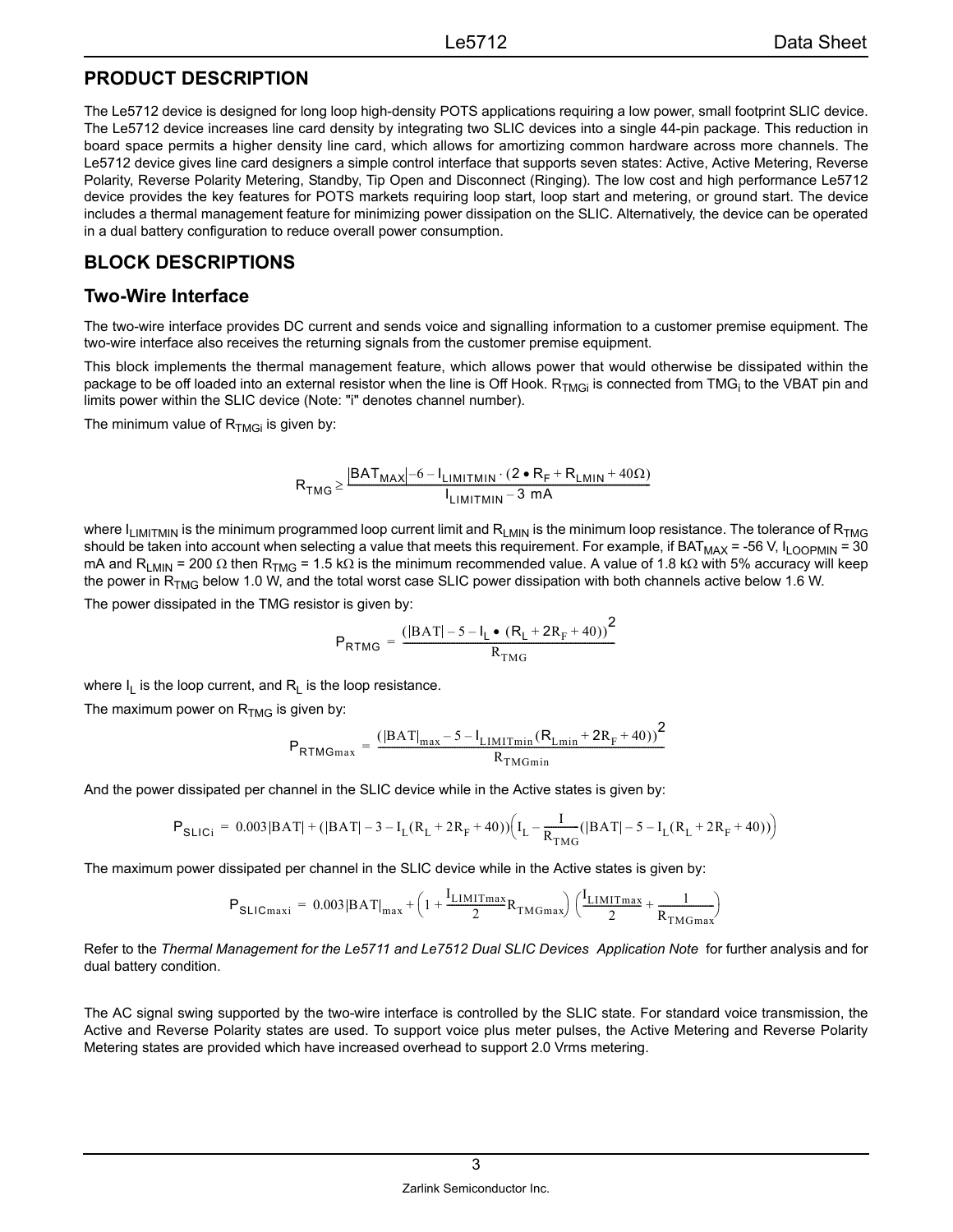#### <span id="page-3-0"></span>**Signal Transmission**

The RSN<sub>i</sub> input current controls the receive current sent to the two-wire interface. The AC line voltage is sensed by a differential amplifier between the AD<sub>i</sub> and HP<sub>i</sub> leads. The output of this amplifier is equal to the AC metallic components of the line voltages and is output at VTX $_{\sf i}$ .

The desired two-wire AC input impedance,  $Z_{2WIN}$ , is defined by the fuse resistors,  $R_F$ , and an impedance connected from VTX<sub>i</sub> to RSN<sub>i</sub>, Z<sub>Ti</sub>. When computing Z<sub>Ti</sub>, the internal current amplifier pole and any external stray capacitance between VTX and RSN must be taken into account.

$$
Z_{Ti} = \frac{500}{3} \cdot (Z_{2WIN} - 2R_F)
$$

To set the desired receive gain (G<sub>42L</sub>) into a load Z<sub>L</sub> from VRX<sub>i</sub>, Z<sub>RXi</sub> is connected from VRX<sub>i</sub> to RSN<sub>i</sub>, where

$$
Z_{\text{RXi}} = \frac{Z_{\text{L}}}{G_{42\text{L}}} \cdot \frac{500 \cdot Z_{\text{T}}}{Z_{\text{T}} + \frac{500}{3}(Z_{\text{L}} + 2R_{\text{F}})}
$$

The transmission block also contains a longitudinal feedback circuit to shunt longitudinal signals to a DC bias voltage. The longitudinal feedback does not affect metallic signals.

Two application circuits, provided at the end of this data sheet, show how the Le5712 device can connect directly to pins of a QLSLAC codec.

The *[POTS Application Circuit \(POTS with no metering\),](#page-17-0)* on page 18 shows an application providing Loop Start and Ground Start capability. The components selected for the transmission network allow a wide range of market transmission requirements to be met when combined with the programmable QLSLAC device. In addition, transmit relative levels of  $Li = +4$  to -4 dBr and receive relative levels of Lo = 0 to -8dBr can be supported using only the digital gain within the QLSLAC device for all markets. This configuration will meet ITU Q.552 and GR57 requirements.

The [Pulse Metering Application Circuit \(Pots with metering\),](#page-19-0) on page 20</u> shows a configuration for use in a 12 or 16 kHz pulse metering application with the QLSLAC device. The design allows 2 Vrms into 200 Ω, and supports gain ranges of at least Li = 0 to +4dBr, and Lo = 0 to -8 dBr. This configuration will meet ITU Q.552 requirements over these gain ranges for markets such as India and China.

The relationship between metering source  $V_M$ , the feeding resistance, R<sub>M</sub>, and the output voltage at tip-ring, V<sub>TR</sub>, is given in the following equation. The load at tip-ring is  $R_M$ .  $R_F$  is the protection and other, if any, front-end resistances.  $Z_T$  is the impedance between VTX and RSN at metering frequency.

$$
V_{TR} = \frac{Z_M}{R_M} \bullet \frac{500}{1 + \frac{500}{3} \bullet \frac{Z_M + 2R_F}{Z_T}} V_M
$$

Metering signal at VTX needs to be filtered to prevent from overloading the codec. This has been realized in the applications circuitry in this document.

#### <span id="page-3-1"></span>**Power Feed Controller and Common Bias**

The power feed controllers have three sections: (1) the common bias circuit, (2) the battery feed circuit, and (3) the reverse polarity circuit which operate in all Active states.

The bias circuit provides a signal which sets the current limit and creates a voltage related to  $V_{BAT}$ , filtered by a capacitor connected to the CAS pin, to the battery feed circuit.

The nominal current limit is set by the following equation: I<sub>LIMIT</sub> 470

$$
T = \frac{470}{R_{REF}}
$$

A recommended 3 Hz filter pole frequency  $(f_c)$  can be implemented from:  $C_{\text{CAS}} = \frac{1}{\sqrt{1 - \frac{1}{\sqrt{1 - \frac{1}{\sqrt{1 - \frac{1}{\sqrt{1 - \frac{1}{\sqrt{1 - \frac{1}{\sqrt{1 - \frac{1}{\sqrt{1 - \frac{1}{\sqrt{1 - \frac{1}{\sqrt{1 + \frac{1}{\sqrt{1 + \frac{1}{\sqrt{1 + \frac{1}{\sqrt{1 + \frac{1}{\sqrt{1 + \frac{1}{\sqrt{1 + \frac{1}{\sqrt{1 + \frac{1}{\sqrt{1 + \frac{1}{\sqrt{1 + \frac{1}{\sqrt{1 + \frac{1}{\sqrt{1 + \frac{1}{\sqrt{1 + \frac{1}{\sqrt{1 + \frac$ 

The battery feed circuit regulates the amount of DC current and voltage supplied to the telephone over a wide range of loop resistance. It is designed to operate over a nominal 22 to 33 mA range of programmed current limit. It produces a filtered reference voltage offset from the subscriber line voltage which is applied to the two-wire interface.

In addition, a low pass filter is implemented with a capacitor connected to the CDC<sub>i</sub> pin.

In the low power Standby state, an alternative feed is implemented via two current limited on chip 200-Ω resistors. The nominal loop current below current limit in the Standby state is given by:

$$
I_{STANDBY} = \frac{|V_{BAT}| - 4 V}{600 \Omega + R_L}
$$

RI<sub>AS</sub>•2•π•f<sub>c</sub> = ----------------------------------------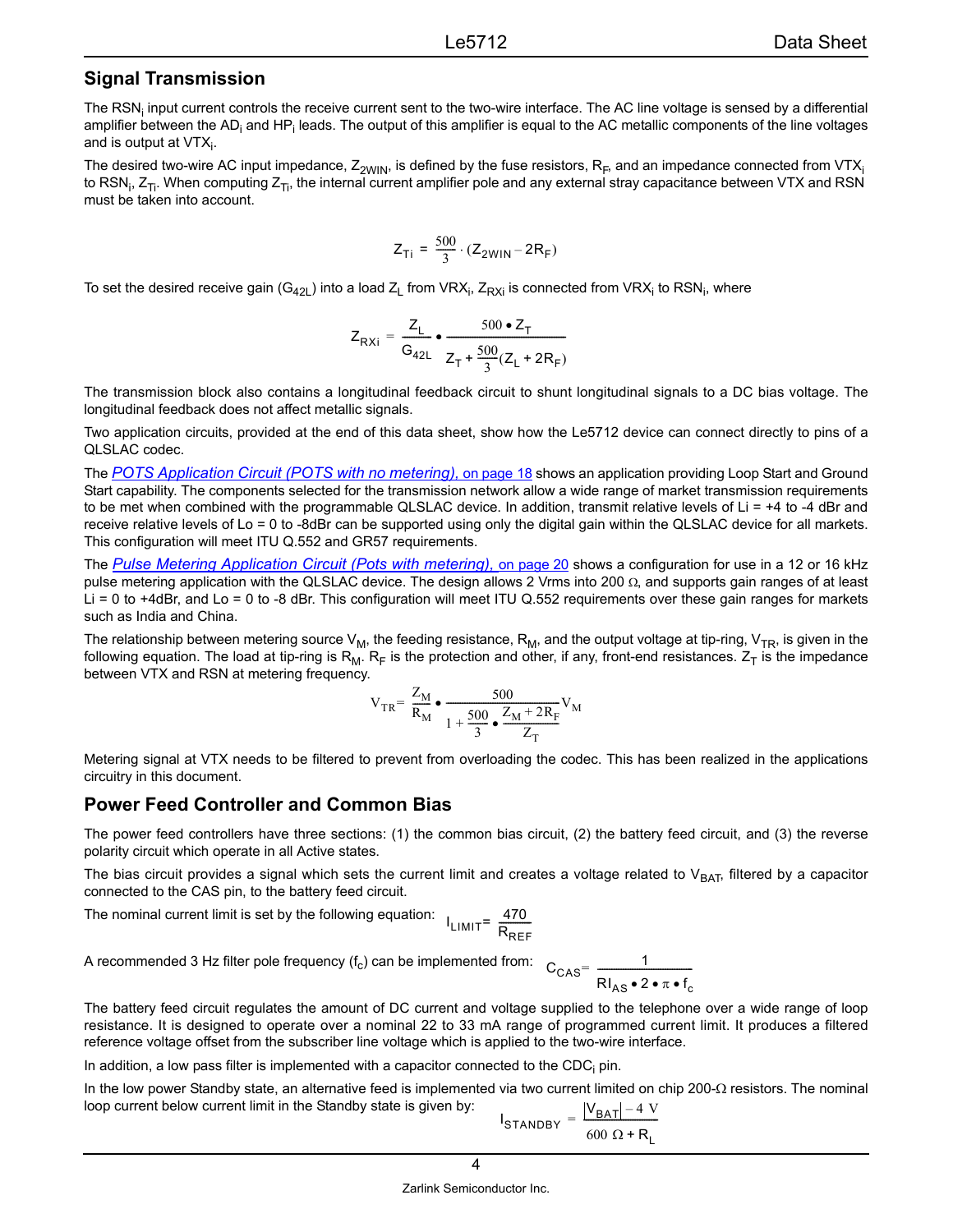#### <span id="page-4-0"></span>**Input Decoder and Control**

The input decoder and control block provides a means for a microprocessor or SLAC device IC to control such system states as Active, Active Metering, Reverse Polarity, Reverse Polarity Metering, Standby, Tip Open and Disconnect (Ringing). The input decoder and control block has TTL-compatible inputs, permitting interfacing to 5 or 3.3 V VCC controllers which set the operating states of the SLIC device. It also provides the loop supervision signal sent back to the controller.

From power up, the device is in disconnect state unless over-written by external control inputs.

## <span id="page-4-1"></span>**Device State Decoding**

(For channel  $i = 1$  or 2)

| <b>State</b> | C3 <sub>i</sub> | $C2_i$ | C1 <sub>i</sub> | Two-Wire state                   | DET <sub>i</sub> output |
|--------------|-----------------|--------|-----------------|----------------------------------|-------------------------|
|              |                 |        |                 | Reserved                         | N/A                     |
|              |                 | 0      |                 | <b>Active Metering</b>           | OHD                     |
| 2            |                 |        | 0               | Tip Open                         | <b>GSD</b>              |
| 3            |                 |        |                 | <b>Reverse Polarity Metering</b> | OHD                     |
| 4            |                 | 0      | 0               | <b>Disconnect</b>                | <b>RTD</b>              |
| 5            |                 | 0      |                 | Active                           | OHD                     |
| 6            |                 |        | ŋ               | Standby                          | OHD                     |
|              |                 |        |                 | <b>Reverse Polarity</b>          | OHD                     |

# <span id="page-4-2"></span>**Off-Hook Detector (OHD)**

The On-to-Off-hook and Off-to-On-hook detections are based on loop current and are defined as  $|I_{AD} - I_{BD}| / 2$ . The On-to-Offhook (OHD) and Off-to-On-hook (OND) thresholds are programmed with the  $R_D$  resistor and the threshold applies to all Active and Standby states.

$$
I_{\text{OHD}} = \frac{935 \text{V}}{R_{\text{D}}}
$$

$$
I_{\text{OHD}} = I_{\text{OND}} + \text{Hysteresis}
$$

Upon the loss of battery the DET pin will be HIGH.

Off-hook detection or DET state should be ignored during on-hook metering.

## <span id="page-4-3"></span>**Ground Start Detector (GSD)**

This detector is active in the Tip Open state. The threshold,  $I_{\rm GSD}$ , is defined by the same equation used for the OHD.

For ground start lines, the device is in the Tip Open state between calls. When a ring ground condition is detected, the device should be switched to the Active state. During this period, the  $\overline{DET}$  pin will be active if the ring to ground current is greater than twice the  $I<sub>OHD</sub>$  threshold. The  $\overline{DET}$  pin will go active once the ring ground is removed and a loop is applied. It is recommended that a firmware time-out period is applied in case the call attempt is abandoned and DET never goes low. The time-out is reset once an active DET is seen in the Active state.

# <span id="page-4-4"></span>**Ring-Trip Detector**

In the Disconnect state, the ring-trip detector is active. While the DB<sub>i</sub> pin is more negative than the DAC pin, the DET pin wi<u>ll be</u> High to indicate on hook. When an off hook condition occurs, the DB<sub>i</sub> pin becomes more positive than the DAC pin, and the DET pin will go Low to indicate off hook during ringing (ring-trip) has been detected. The system implements the Ringing state using external control of a ring relay in combination with the Disconnect SLIC device state, which enables the ring-trip detector.

The *[POTS Application Circuit \(POTS with no metering\),](#page-17-0)* on page 18 shows a ring trip bridge configured and components are selected for a typical battery-backed ringing applications such as for the US (TR-57) and China (GF002).

The *[Pulse Metering Application Circuit \(Pots with metering\),](#page-19-0)* on page 20 shows a ring trip bridge configured and components are selected for a typical earth-backed ringing applications such as in India (G/LLT and G/MLT).

## <span id="page-4-5"></span>**Fault Detector**

The DSLIC device provides a fault detection function in the Active states on each channel. Under a fault condition the detector senses longitudinal voltage at tip and ring and flags a fault by pulling the FLT<sub>i</sub> pin Low. The FLT<sub>i</sub> pins are compatible with logic outputs, and may be monitored to clearly identify a fault condition from a loop condition.

In case of low level longitudinal AC induction the FLT<sub>i</sub> may pulse at twice the frequency of the induction signal.

Upon the loss of battery the FLT pin will be LOW.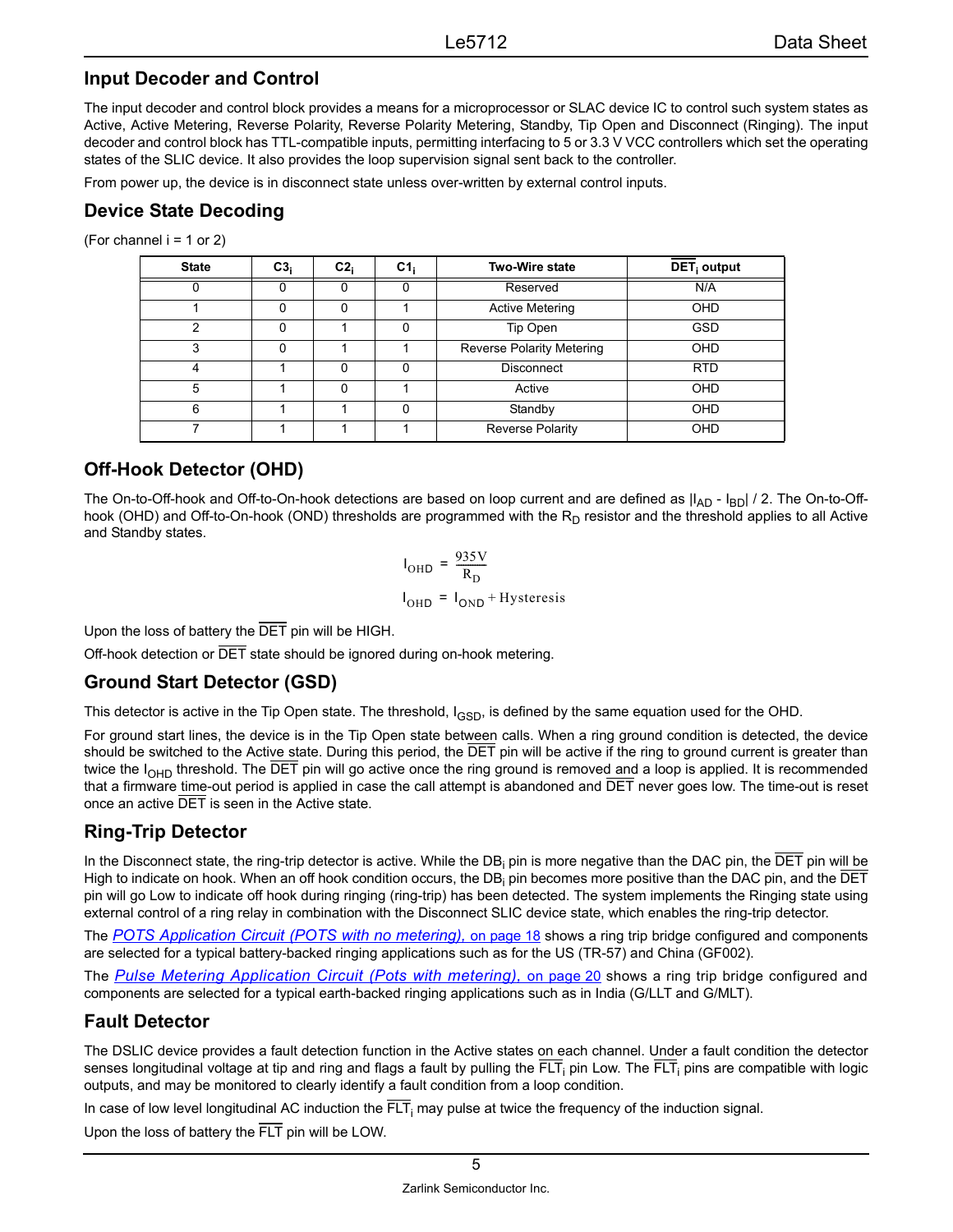#### <span id="page-5-0"></span>**Thermal Shutdown.**

Thermal shutdown is provided on a per channel basis to protect the die from excessive temperature. Persistent faults will produce high power dissipation, and may result in the affected channel triggering its thermal shutdown detector (Minimum > 145°C). At this point the power amplifiers are turned off and the device is in a disconnect like state, FLT and DET will be active. The thermal shutdown detector has approximately 10º C of hysteresis. Thermal shutdown on one channel will not affect the operation of the other channel.

The thermal performance of a thermally enhanced package is assured through optimized printed circuit board layout.The thermal pad at the bottom of the package should be soldered down to printed circuit board. Refer to the *Thermal Management for the Le5711 and Le7512 Dual SLIC Devices Application Note* for details.

#### <span id="page-5-1"></span>**CONNECTION DIAGRAM**



#### *Note:*

- *1. Pin 1 is marked for orientation.*
- *2. NC = No Connect*
- *3. The exposed heat sink pad on the bottom of the eTQFP package should be connected to VBAT pin the SLIC side of the diode from battery supply. Do not connect it to GND.*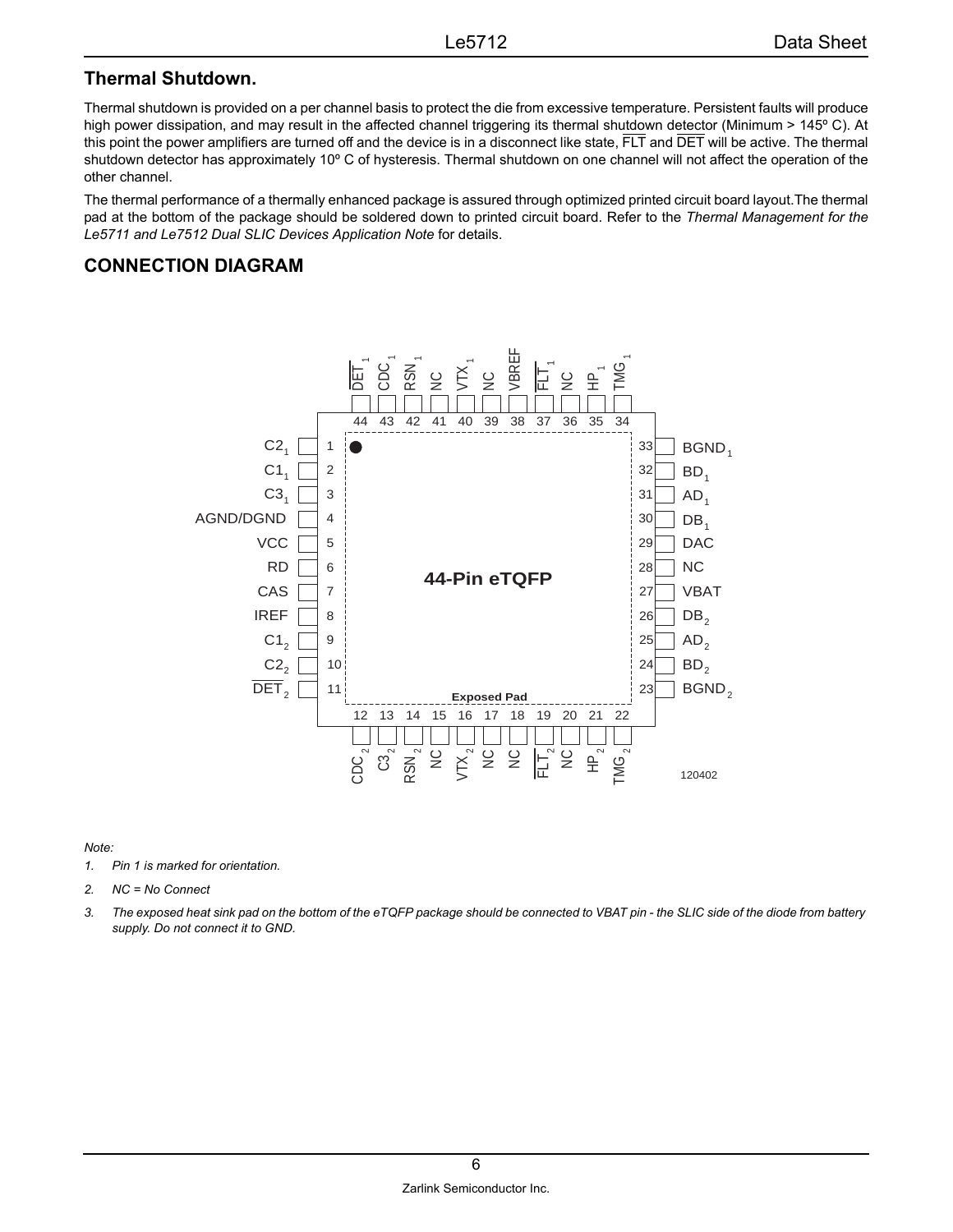# <span id="page-6-0"></span>**PIN DESCRIPTIONS**

| <b>Pin Name</b>    | <b>Type</b> | <b>Description</b>                                                                                                                                                                                                                                                                                             |
|--------------------|-------------|----------------------------------------------------------------------------------------------------------------------------------------------------------------------------------------------------------------------------------------------------------------------------------------------------------------|
| AD <sub>1</sub>    | Output      | Output of AD power amplifier of channel 1.                                                                                                                                                                                                                                                                     |
| AD <sub>2</sub>    | Output      | Output of AD power amplifier of channel 2.                                                                                                                                                                                                                                                                     |
| AGND/DGND          | Ground      | Analog and digital ground.                                                                                                                                                                                                                                                                                     |
| BD <sub>1</sub>    | Output      | Output of BD power amplifier of channel 1.                                                                                                                                                                                                                                                                     |
| BD <sub>2</sub>    | Output      | Output of BD power amplifier of channel 2.                                                                                                                                                                                                                                                                     |
| BGND <sub>1</sub>  | Ground      | Battery (power) ground of channel 1                                                                                                                                                                                                                                                                            |
| BGND <sub>2</sub>  | Ground      | Battery (power) ground of channel 2.                                                                                                                                                                                                                                                                           |
| $C1_1/C2_1/C3_1$   | Input       | State decoder inputs of channel 1.                                                                                                                                                                                                                                                                             |
| $C1_2/C2_2/C3_2$   | Input       | State decoder inputs of channel 2.                                                                                                                                                                                                                                                                             |
| CAS                | Capacitor   | Pin for capacitor to filter reference voltage when operating in anti-saturation region.                                                                                                                                                                                                                        |
| CDC <sub>1</sub>   | Capacitor   | DC feed filter capacitor of channel 1.                                                                                                                                                                                                                                                                         |
| CDC <sub>2</sub>   | Capacitor   | DC feed filter capacitor of channel 2.                                                                                                                                                                                                                                                                         |
| $\overline{FLT}_1$ | Output      | Channel 1 fault detector output <sup>1</sup> .                                                                                                                                                                                                                                                                 |
| $\overline{FLT}_2$ | Output      | Channel 2 fault detector output <sup>1</sup> .                                                                                                                                                                                                                                                                 |
| <b>DAC</b>         | Input       | Ring-trip negative of both channels. Negative input to ring-trip comparator.                                                                                                                                                                                                                                   |
| DB <sub>1</sub>    | Input       | Ring-trip positive of channel 1. Positive input to ring-trip comparator.                                                                                                                                                                                                                                       |
| DB <sub>2</sub>    | Input       | Ring-trip positive of channel 2. Positive input to ring-trip comparator.                                                                                                                                                                                                                                       |
| DEF <sub>1</sub>   | Output      | Off Hook / Ring-trip detector output of channel1. Logic low indicates that a detector is tripped.                                                                                                                                                                                                              |
| DEF <sub>2</sub>   | Output      | Off Hook / Ring-trip detector output of channel 2. Logic low indicates that a detector is tripped.                                                                                                                                                                                                             |
| $HP_1$             | Capacitor   | Connect a High-Pass filter capacitor in series with a resistor from HP <sub>1</sub> to BD <sub>1</sub> .                                                                                                                                                                                                       |
| HP <sub>2</sub>    | Capacitor   | Connect a High-Pass filter capacitor in series with a resistor from HP <sub>2</sub> to BD <sub>2</sub> .                                                                                                                                                                                                       |
| <b>IREF</b>        | Resistor    | Connection for reference resistor that programs Off Hook Detector threshold and DC feed<br>current limit of both channels.                                                                                                                                                                                     |
| <b>NC</b>          |             | No Connect. This pin is not internally connected.                                                                                                                                                                                                                                                              |
| <b>RD</b>          | Resistor    | Connection for resistor that programs off hook detector threshold of both channels.                                                                                                                                                                                                                            |
| $RSN_1$            | Input       | Receive Summing Node of channel 1. In the Active and Reverse Polarity states, the current<br>(both AC and DC) between $AD_1$ and $BD_1$ is equal to 500 times the current into this pin. The<br>networks that program receive gain, metering gain and two-wire impedance of Channel 1<br>connect to this node. |
| RSN <sub>2</sub>   | Input       | Receive Summing Node of channel 2. In the Active and Reverse Polarity states, the current<br>(both AC and DC) between $AD_2$ and $BD_2$ is equal to 500 times the current into this pin. The<br>networks that program receive gain, metering gain and two-wire impedance of Channel 2<br>connect to this node. |
| TMG <sub>1</sub>   | Output      | Thermal management of channel 1. External resistor connects from TMG <sub>1</sub> to VBAT to off-load<br>power from the SLIC device.                                                                                                                                                                           |
| TMG <sub>2</sub>   | Output      | Thermal management of channel 2. External resistor connects from TMG <sub>2</sub> to VBAT to off-load<br>power from the SLIC device.                                                                                                                                                                           |
| <b>VBAT</b>        | Battery     | Battery supply and connection to substrate. Connect to highest negative supply with a diode<br>on a per line base.                                                                                                                                                                                             |
| <b>VBREF</b>       | Input       | This is a Zarlink reserved pin and must always be connected to the VBAT pin.                                                                                                                                                                                                                                   |
| <b>VCC</b>         | Power       | +5 V power supply.                                                                                                                                                                                                                                                                                             |
| $VTX_1$            | Output      | Transmit audio signal of channel 1. This output is a scaled version of the A and B metallic<br>voltage. $VTX_1$ also sources the two-wire input impedance programming network.                                                                                                                                 |
| VTX <sub>2</sub>   | Output      | Transmit audio signal of channel 2. This output is a scaled version of the A and B metallic<br>voltage. VTX <sub>2</sub> also sources the two-wire input impedance programming network.                                                                                                                        |
| <b>EPAD</b>        | Battery     | The exposed heat sink pad on the bottom of the eTQFP package should be connected to<br>VBAT pin - the SLIC side of the diode from battery supply. This thermal pad should also be<br>soldered down to printed circuit board to achieve the desired package thermal performance.                                |

*Note:*

*1.* Consult Zarlink representatives for proper handling when not in use.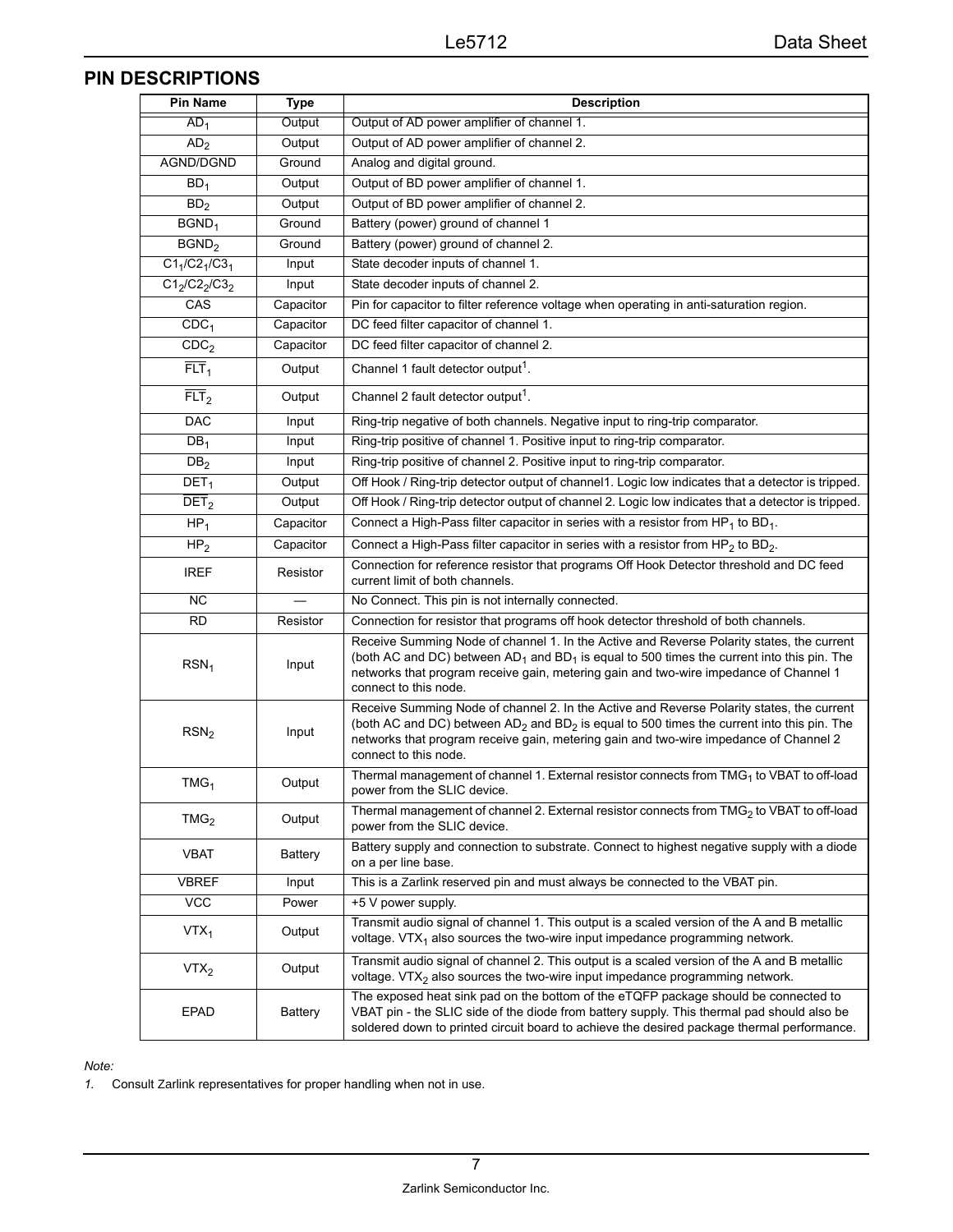## <span id="page-7-0"></span>**ABSOLUTE MAXIMUM RATINGS**

Stresses greater than those listed under *Absolute Maximum Ratings* can cause permanent device failure. Functionality at or above these limits is not implied. Exposure to absolute maximum ratings for extended periods can affect device reliability

| Storage temperature                                               | $-55$ to $+150^{\circ}$ C         |
|-------------------------------------------------------------------|-----------------------------------|
| $V_{CC}$ with respect to AGND / DGND                              | $-0.4$ to $+7.0$ V                |
| $V_{BAT}$ with respect to AGND / DGND                             | $+0.4$ to $-63$ V                 |
| BGND <sub>1</sub> , BGND <sub>2</sub> with respect to AGND / DGND | $+3$ to $-3$ V                    |
| $AD_1$ , $AD_2$ , $BD_1$ , $BD_2$ with respect to BGND:           |                                   |
| Continuous                                                        | $V_{\text{BAT}}$ to + 1 V         |
| 10 ms (F = $0.1$ Hz)                                              | $-70$ to $+5$ V                   |
| 1 $\mu$ s (F = 0.1 Hz)                                            | $-80$ to $+8$ V                   |
| 250 ns (F = $0.1$ Hz)                                             | $-90$ to $+12$ V                  |
| Current from $AD_1$ , $AD_2$ , $BD_1$ , $BD_2$                    | $±150$ mA                         |
| $DB_1$ , $DB_2$ , and DAC inputs:                                 |                                   |
| Voltage on ring-trip inputs                                       | $V_{\text{BAT}}$ to 0 V           |
| Current into ring-trip inputs                                     | $±10$ mA                          |
| $C1_1$ , $C2_1$ , $C3_1$ , $C1_2$ , $C2_2$ , $C3_2$               |                                   |
| Input Voltage                                                     | $-0.4$ to V <sub>CC</sub> + 0.4 V |
| Maximum power dissipation in 44-pin eTQFP                         |                                   |
| $T_A$ = 70 $\degree$ C, continuous                                | (see note 1)                      |
| Thermal Data in 44-pin eTQFP package                              |                                   |
| Junction to Ambient, $\theta_{IA}$                                | (see note 2)                      |
| ESD Immunity (Human Body Model)                                   | JESD22 Class 1C compliant         |

*Notes:*

- *1. Thermal limiting circuitry on chip will shut down the circuit at a junction temperature of about 165º C. Continuous operation above 145º C*  junction temperature may degrade device reliability. Refer to the Thermal Management for the Le5711 and Le7512 Dual SLIC Devices Application *Note for details.*
- *2. The thermal performance of a thermally enhanced package is assured through optimized printed circuit board layout. Refer to the Thermal Management for the Le5711 and Le5712 Dual SLIC Devices Application Note for details.*

#### <span id="page-7-4"></span>**Package Assembly**

Green package devices are assembled with enhanced, environmental compatible lead-free, halogen-free, and antimony-free materials. The leads possess a matte-tin plating which is compatible with conventional board assembly processes or newer leadfree board assembly processes. The peak soldering temperature should not exceed 245°C during printed circuit board assembly.

Refer to IPC/JEDEC J-Std-020B Table 5-2 for the recommended solder reflow temperature profile.

#### <span id="page-7-1"></span>**OPERATING RANGES**

The operating ranges specified below define those limits between which the device operates and is guaranteed under the noted test conditions. (Refer to *[Summary of Test Conditions,](#page-8-1)* on page 9.)

#### <span id="page-7-2"></span>**Environmental Ranges**

Zarlink guarantees the performance of this device over commercial (0 to 70º C) and industrial (−40 to 85º C) temperature ranges by conducting electrical characterization, production testing, and periodic sampling over each range. These characterization and test procedures comply with section 4.6.2 of Bellcore GR-357-CORE Component Reliability Assurance Requirements for Telecommunications Equipment.

| <b>Ambient Temperature</b>       | $-40^\circ$ to 85 $^\circ$ C |
|----------------------------------|------------------------------|
| <b>Ambient Relative Humidity</b> | 15% to 85%                   |

#### <span id="page-7-3"></span>**Electrical ranges**

| $V_{\rm CC}$                                    | 4.75 to 5.25 V              |
|-------------------------------------------------|-----------------------------|
| <b>VBAT</b>                                     | $-39$ to $-60$ V            |
| DB1, DB2, and DAC                               | $V_{\text{BAT}}$ to $-2$ V  |
| AGND                                            | 0 V                         |
| $BGND_1$ , $BGND_2$ with respect to $AGND/DSND$ | $-100$ to $+100$ mV         |
| Load resistance on $VTX_1$ , $VTX_2$ to ground  | $8 \text{ k}\Omega$ minimum |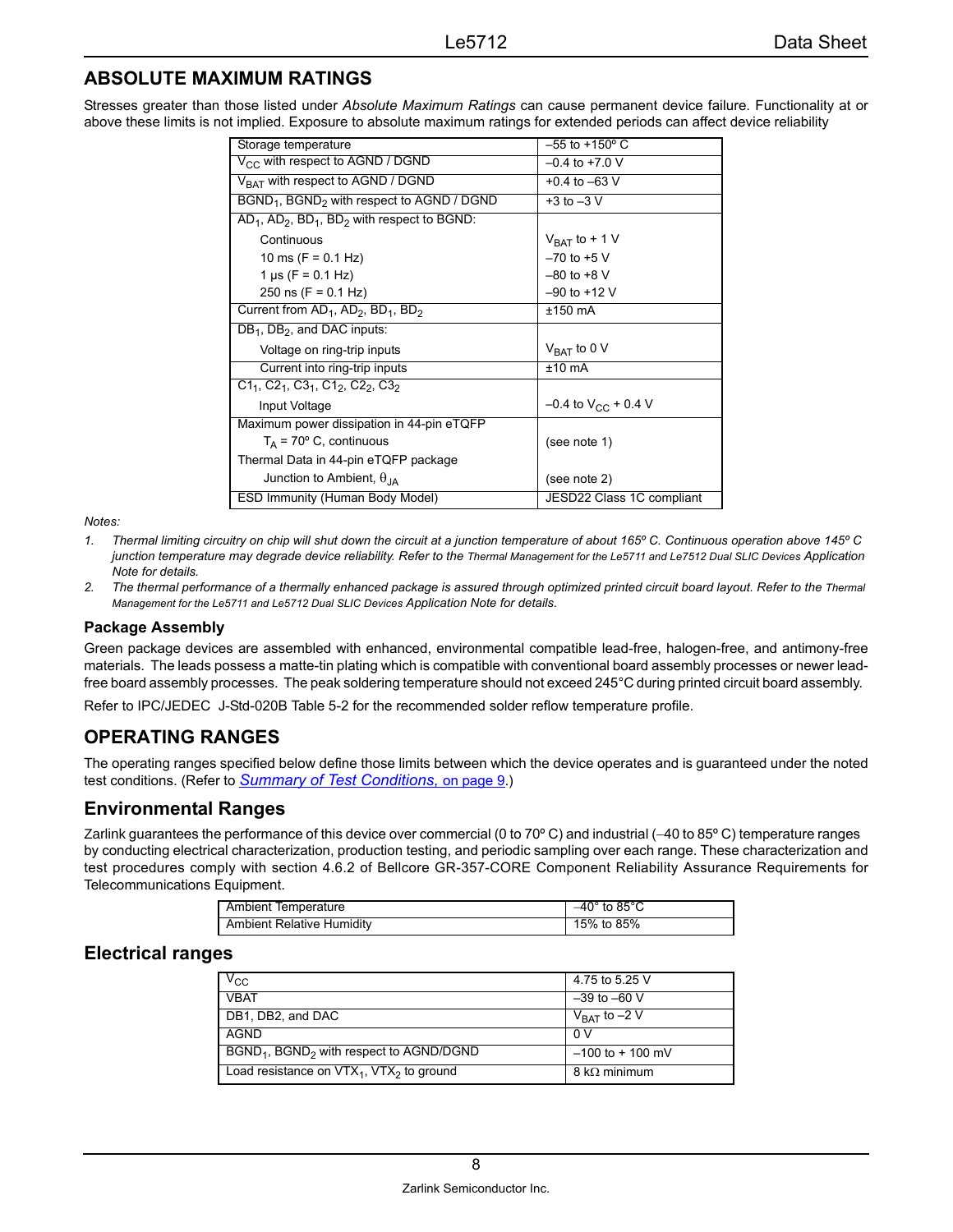# <span id="page-8-0"></span>**ELECTRICAL CHARACTERISTICS**

## <span id="page-8-1"></span>**Summary of Test Conditions**

Unless otherwise noted, the test conditions are defined by the Le5712 device test circuit shown in **Figure 7**, on page 17 with: VCC=5 V, BAT = -52 V, R<sub>L</sub> = R<sub>LAC</sub> = 600 Ω, R<sub>REF</sub> = 14.3 kΩ, R<sub>D</sub> = 82.5 kΩ.

## <span id="page-8-2"></span>**Supply Currents and Power Dissipation (on-hook)**

|                                           |      | $I_{\rm CC}$ mA (Note $1$ .) |     |      | $I_{VBAT}$ mA (Note $\underline{1}$ .) |      | <b>SLIC Device Power mW</b> |     |     |             |
|-------------------------------------------|------|------------------------------|-----|------|----------------------------------------|------|-----------------------------|-----|-----|-------------|
| <b>Operational State</b>                  | Min. | <b>Typ</b>                   | Max | Min. | Typ                                    | Max  | Min.                        | Typ | Max | <b>Note</b> |
| <b>Disconnect</b>                         |      | 3.2                          | 5.5 |      | 0.5                                    | 0.8  |                             | 42  | 62  |             |
| Standby                                   |      | 3.2                          | 6.5 |      | 0.6                                    | 1.0  |                             | 46  | 70  |             |
| Tip Open                                  |      | 3.1                          | 6.5 |      | 0.6                                    | 1.0  |                             | 46  | 70  |             |
| Active                                    |      | 9.0                          | 13  |      | 6.0                                    | 10.0 |                             | 353 | 540 |             |
| Reverse Polarity                          |      | 9.0                          | 13  |      | 6.0                                    | 10.0 |                             | 353 | 540 |             |
| <b>Active Metering</b>                    |      | 9.3                          | 13  |      | 6.0                                    | 10.0 |                             | 355 | 540 |             |
| Reverse Polarity<br>Metering              |      | 9.3                          | 13  |      | 6.0                                    | 10.0 |                             | 355 | 540 | 2           |
| One channel Standby<br>One channel Active |      | 6.1                          | 10  |      | 3.3                                    | 5.5  |                             | 200 | 305 |             |

### <span id="page-8-3"></span>**SPECIFICATIONS**

#### <span id="page-8-4"></span>**Device specifications**

| <b>Specification</b>                            | Condition                                                                              | Min.              | Typ     | Max               | Unit      | <b>Note</b> |
|-------------------------------------------------|----------------------------------------------------------------------------------------|-------------------|---------|-------------------|-----------|-------------|
| <b>Line Characteristics</b>                     |                                                                                        |                   |         |                   |           |             |
|                                                 | Active                                                                                 | 42.75             | 45.7    | 48                |           |             |
| VAB, Open Circuit                               | Standby                                                                                | 46.75             |         | 52                | $\vee$    |             |
|                                                 | Metering states                                                                        | 38                | 41.5    | 42.5              |           |             |
| I <sub>L</sub> , Long Loops, Active state       | $R_{LDC}$ = 2000 Ω, BAT = -48 V                                                        | 20                | 20.5    |                   | mA        |             |
| I <sub>LIMIT</sub> , Short Loops, Active state  | $R_{\text{LOC}}$ = 100 $\Omega$ to 1100 $\Omega$                                       | 30                | 33      | 36                | mA        | 3           |
| I <sub>I</sub> , Long Loops, Active state       | $R_{LDC}$ = 2125 $\Omega$                                                              | 20                | 21.1    |                   | mA        |             |
| I <sub>I</sub> , Long Loops, Active state       | $R_{LDC}$ = 2125 $\Omega$ , BAT = -46.5 V                                              | 18                | 18.5    |                   | mA        |             |
| I <sub>I</sub> , Accuracy, Standby state        | $I_L = \left(\frac{[BAT]-4V}{(R_1 + 600)}, R_{LDC} \ge 2000\Omega\right)$              | 0.9I <sub>1</sub> | $I_{L}$ | 1.1I <sub>1</sub> | mA        |             |
|                                                 | <b>Current Limited Region</b>                                                          | 20                | 30      | 45                |           |             |
| I <sub>I</sub> LIM, AD and BD to BGND           | Active, $I_{AD} + I_{BD}$                                                              |                   | 85      | 120               | mA        |             |
| I <sub>I</sub> , Loop current, Disconnect state | $R_1 = 0 \Omega$                                                                       |                   |         | 100               | μA        |             |
| I <sub>AD</sub> leakage, Tip Open state         | $R_1 = 0 \Omega$                                                                       |                   |         | 100               | μA        |             |
| I <sub>BD</sub> current, Tip Open state         | <b>BD</b> to BGND                                                                      | 20                | 30      | 45                | mA        |             |
| V <sub>AD</sub> Active and Standby states       | AD to BAT=7 k $\Omega$ , BD to GND=100 $\Omega$                                        | $-7.5$            | -5      |                   | $\vee$    |             |
| V <sub>IREF</sub> , IREF pin output voltage     |                                                                                        | 1.2               | 1.25    | 1.3               | $\vee$    |             |
| K1, Incremental RSN current gain                |                                                                                        | 490               | 500     | 510               | A/A       |             |
|                                                 | Power Supply Rejection Ratio at the Two-Wire Interface (Active states, On or Off Hook) |                   |         |                   |           |             |
| $V_{\rm CC}$                                    | 50 Hz to 3.4 kHz<br>$V_{RIPPLE}$ = 100 mVrms                                           | 30                | 40      |                   |           |             |
| $V_{\text{BAT}}$                                | $V_{RIPPLE}$ = 100 mVrms<br>300 Hz to 3.4 kHz                                          | 28                | 50      |                   | dB        |             |
|                                                 | 50 Hz to 60 Hz                                                                         | 20                |         |                   |           |             |
| $RIAS$ , Effective internal resistance          | CAS pin to AGND                                                                        | 90                | 150     | 210               | $k\Omega$ | 2           |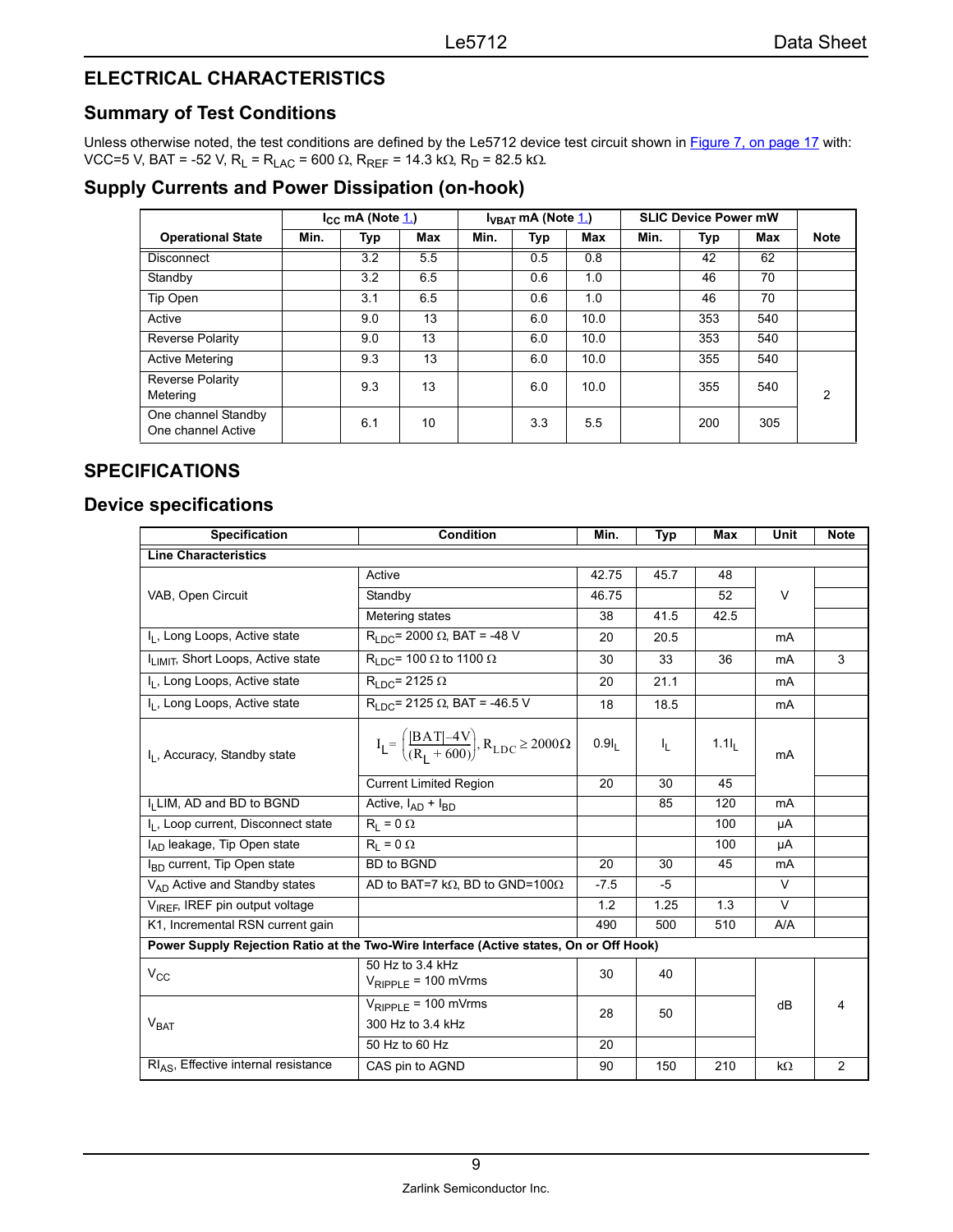| <b>Specification</b>                                         | <b>Condition</b>                                   | Min.  | <b>Typ</b>     | Max   | Unit          | <b>Note</b>    |
|--------------------------------------------------------------|----------------------------------------------------|-------|----------------|-------|---------------|----------------|
| Longitudinal Capability (See Figure 4, on page 16.)          |                                                    |       |                |       |               |                |
| Longitudinal to metallic L-T balance                         | Normal polarity                                    | $-63$ | $-67$          |       | dB            |                |
| 200 Hz to 1.0 kHz, Le57122                                   | $0^\circ$ C to +70 $^\circ$ C                      |       |                |       |               |                |
| Longitudinal to metallic L-T balance                         | Normal polarity                                    | $-60$ | -64            |       | dB            |                |
| 3.0 kHz, Le57122<br>Longitudinal to metallic L-T balance     | $0^\circ$ C to +70 $^\circ$ C                      |       |                |       |               |                |
| 200 Hz to 1.0 kHz, Le57122                                   | Normal polarity<br>-40° C to +85° C                | $-60$ | -67            |       | dВ            | $\overline{2}$ |
| Longitudinal to metallic L-T balance                         | Normal polarity                                    |       |                |       |               |                |
| 3.0 kHz, Le57122                                             | -40° C to +85° C                                   | $-57$ | -64            |       | dB            | $\overline{2}$ |
| Longitudinal to metallic L-T balance                         | $0^\circ$ C to +70 $^\circ$ C                      |       |                |       |               |                |
| 200 Hz to 3.0 kHz, Le57121                                   |                                                    | $-53$ |                |       | dB            |                |
| Longitudinal to metallic L-T balance                         | -40° C to +85° C                                   | $-50$ |                |       |               | 2              |
| 200 Hz to 3.0 kHz, Le57121                                   |                                                    |       |                |       |               |                |
| Longitudinal signal generation 4-L                           | 200 Hz to 3.4 kHz                                  | 40    |                |       | dB            |                |
| Longitudinal current per pin (AD <sub>i</sub> or             | Active state (off hook)                            | 85    |                |       | mArms         | 5              |
| $BD_i)$                                                      |                                                    |       |                |       |               |                |
| Longitudinal impedance at AD <sub>i</sub> or BD <sub>i</sub> | 0 to 100 Hz                                        |       | 18.5           |       | $\Omega$ /pin |                |
| RFI Rejection (See Figure 6, on page 16.)                    |                                                    |       |                |       |               |                |
|                                                              | $f = 01$ to 100 MHz<br>HF gen. output = $1.5$ Vrms |       |                |       |               |                |
| VTX <sub>1</sub> or $VTX_2$                                  | $C_{AXi} = C_{BXi} = 33$ nF                        |       |                | 1     |               | $\overline{2}$ |
|                                                              | $C_{AXi} = C_{BXi} = 2.2$ nF                       |       |                | 3     | mVrms         |                |
| <b>Transmission Performance</b>                              |                                                    |       |                |       |               |                |
|                                                              | 200 Hz to 3.4 kHz (See Figure 5, on                |       |                |       |               |                |
| 2-wire return loss                                           | $pace$ 16)                                         | 26    |                |       | dВ            | 2, 6           |
| Analog output (VTX) impedance                                |                                                    |       | 3              | 25    | Ω             | $\overline{2}$ |
| Analog (VTX) output offset voltage                           |                                                    | $-50$ |                | $+50$ | mV            |                |
| Overload level, 2-wire                                       | Active or Reverse Polarity state                   | 2.5   |                |       |               | 7              |
| Overload level, 2-wire                                       | On hook, Active or Reverse Polarity<br>state       | 1.1   |                |       | Vpk           | 8              |
| Overload level, 2-wire                                       | Metering states                                    | 5.5   |                |       |               | $\overline{7}$ |
| Overload level, 2-wire                                       | On hook, Metering states                           | 5.5   |                |       |               | 8              |
|                                                              | 0 dBm                                              |       | $-64$          | $-50$ |               |                |
| THD (Total Harmonic Distortion)                              | +7 dBm                                             |       | -55            | $-40$ | dB            | 4              |
|                                                              | +9 dBm, Metering states                            |       | -55            | -40   |               |                |
| THD, On hook                                                 | 0 dBm, $R_{LAC} = 600 \Omega$                      |       |                | -36   |               |                |
| THD with metering                                            | $R_1 = 300 \Omega$                                 |       |                | $-35$ |               | 2, 9           |
|                                                              | C-Message, $R_L = 600 \Omega$                      |       | $\overline{7}$ | 12    | dBrnC         | 2              |
| <b>Idle Channel Noise</b>                                    | Psophometric, $R_L = 600 \Omega$                   |       | -83            | -78   |               |                |
|                                                              | Psophometric, $R_1 = 300 \Omega$ ,                 |       |                |       | dBmp          |                |
| Idle Channel Noise with Metering                             | Metering states                                    |       |                | -46   |               | 2, 10          |
| <b>Crosstalk Between Channels</b>                            |                                                    |       |                |       |               |                |
| Crosstalk coupling loss                                      | Averaged over 200 Hz to 3.4 kHz,<br>0dBm           |       | 80             |       | dB            | 11             |
|                                                              |                                                    |       |                |       |               |                |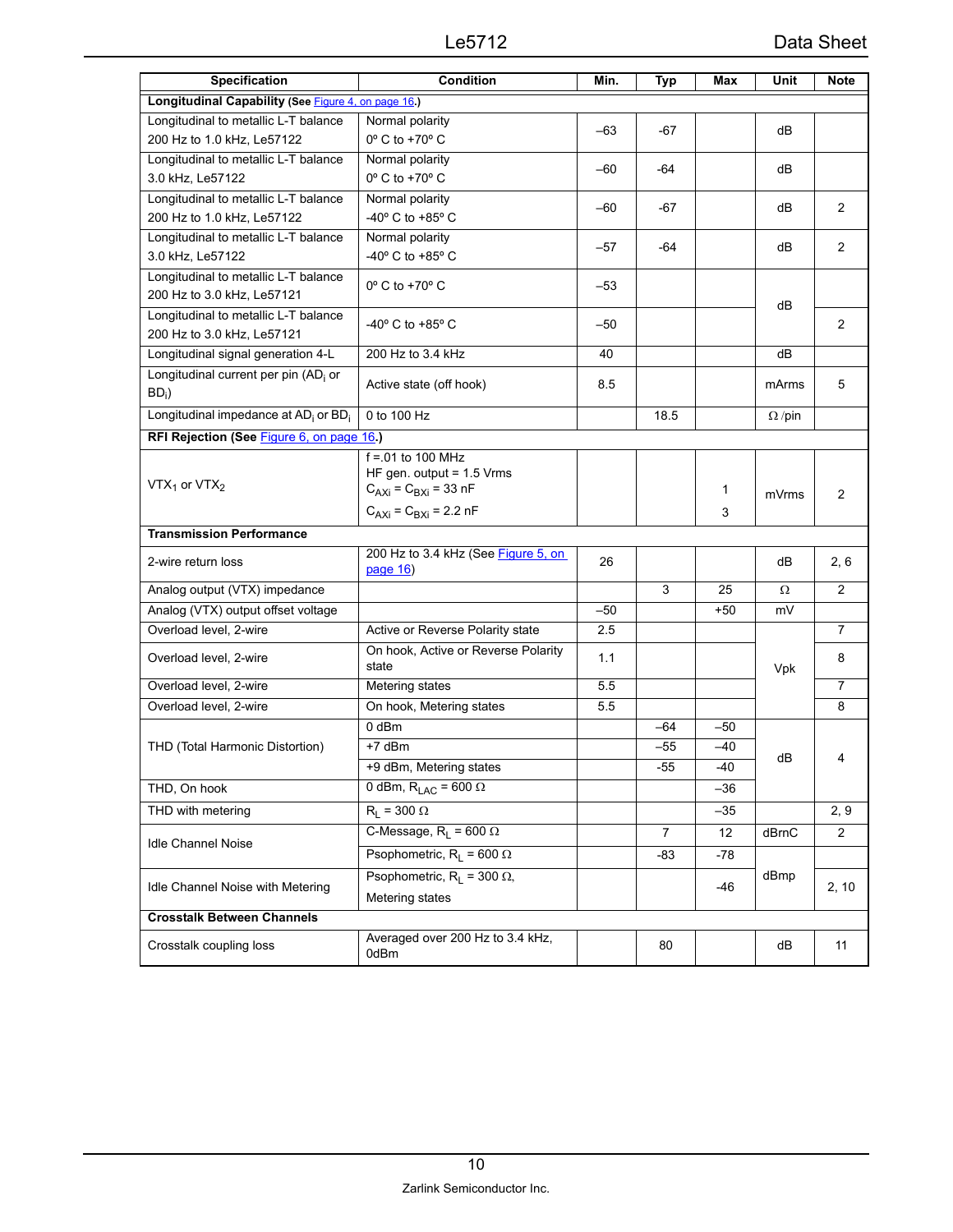| <b>Specification</b>                                                                                                  | Condition                                                                                               | Min.               | <b>Typ</b> | Max                | Unit   | Note           |
|-----------------------------------------------------------------------------------------------------------------------|---------------------------------------------------------------------------------------------------------|--------------------|------------|--------------------|--------|----------------|
| Insertion Loss (See Figure 2 and Figure 3, on page 15.)                                                               |                                                                                                         |                    |            |                    |        |                |
| Gain, 4-to-2-wire                                                                                                     | 0 dBm, 1 kHz                                                                                            | $-0.20$            | 0          | $+0.20$            |        |                |
| Gain K <sub>TX</sub> , 2-to-4-wire                                                                                    | 0 dBm, 1 kHz                                                                                            | $-9.74$            | $-9.54$    | $-9.34$            |        |                |
| Gain, 4-to-4-wire                                                                                                     | 0 dBm, 1 kHz                                                                                            | $-9.74$            | $-9.54$    | $-9.34$            |        |                |
| Gain, 4-to-2-wire                                                                                                     | On hook                                                                                                 | $-0.35$            |            | $+0.35$            | dB     |                |
| Gain over frequency                                                                                                   | 300 to 3400 Hz, relative to 1 kHz                                                                       | $-0.15$            |            | $+0.15$            |        |                |
| Gain tracking                                                                                                         | +3 to -55 dBm, relative to 0 dBm                                                                        | $-0.15$            |            | $+0.15$            |        |                |
| Gain tracking, On hook                                                                                                | 0 dBm to -37 dBm<br>+3 dBm to 0 dBm                                                                     | $-0.15$<br>$-0.35$ |            | $+0.15$<br>$+0.35$ |        | $\overline{2}$ |
| Metering Gain, 4-to-2-wire                                                                                            | $V_M$ = 0.5 vrms, 16 kHz, R <sub>L</sub> = 300 $\Omega$                                                 | 15.1               | 15.6       | 16.1               | dB     | 12             |
| Logic Interface                                                                                                       |                                                                                                         |                    |            |                    |        |                |
| Inputs (C1 <sub>1</sub> , C1 <sub>2</sub> , C2 <sub>1</sub> , C2 <sub>2</sub> , C3 <sub>1</sub> and C3 <sub>2</sub> ) |                                                                                                         |                    |            |                    |        |                |
| V <sub>IH</sub> , Input High voltage                                                                                  |                                                                                                         | 2.0                |            |                    |        |                |
| V <sub>IL</sub> , Input Low voltage                                                                                   |                                                                                                         |                    |            | 0.8                | $\vee$ |                |
| I <sub>IH</sub> , Input High current                                                                                  | $V_{IH} = 2.0V$                                                                                         | $-110$             |            | 90                 |        |                |
| I <sub>IL</sub> , Input Low current                                                                                   | $V_{II} = 0.8V$                                                                                         | $-400$             |            |                    | μA     |                |
| Outputs ( $\overline{\text{DET}}_1$ and $\overline{\text{DET}}_2$ )                                                   |                                                                                                         |                    |            |                    |        |                |
| V <sub>OL</sub> , Output Low voltage                                                                                  | $I_{OUT} = 0.3$ mA                                                                                      |                    |            | 0.40               |        |                |
| V <sub>OH</sub> , Output High voltage                                                                                 | $I_{\text{OUT}} = -0.1 \text{ mA}$                                                                      | 2.4                |            |                    | V      |                |
| Outputs ( $\overline{FLT}_1$ and $\overline{FLT}_2$ )                                                                 |                                                                                                         |                    |            |                    |        |                |
| V <sub>OL</sub> , Output Low voltage                                                                                  | $I_{OUT} = 0.06 \text{ mA}$                                                                             |                    |            | 0.40               |        |                |
| V <sub>OH</sub> , Output High voltage                                                                                 | $I_{\text{OUT}} = -0.01 \text{ mA}$                                                                     | 2.4                |            |                    | $\vee$ |                |
| Ring-Trip Detector Input (Applies to DAC, DB <sub>1</sub> and DB <sub>2</sub> .)                                      |                                                                                                         |                    |            |                    |        |                |
| <b>Bias Current</b>                                                                                                   |                                                                                                         | $-50$              | $-10$      | $\Omega$           | nA     | $\overline{2}$ |
| Offset voltage                                                                                                        | Source resistance = $2 M\Omega$                                                                         | $-50$              | 0          | $+50$              | mV     | 13             |
| Common Mode Voltage Range                                                                                             |                                                                                                         | $V_{BAT} + 1$      |            | $-2$               | V      | 2              |
| Fault Detector (See Figure 1, on page 15.)                                                                            |                                                                                                         |                    |            |                    |        |                |
| $I_{FAULT} =  \overline{I_{AD} + I_{BD}} $                                                                            |                                                                                                         | 8                  | 11.5       | 20                 | mA     |                |
| Off-Hook and Ground Start Detectors (See Figure 1, on page 15.)                                                       |                                                                                                         |                    |            |                    |        |                |
| I <sub>OHD</sub> On-to-Off hook Detection<br>Threshold                                                                | Active and Standby states                                                                               | 9.8                | 11.5       | 13.2               |        |                |
| Hysteresis                                                                                                            | The difference between On-to-Off<br>hook detection threshold and Off-to-<br>On hook Detection threshold | 1.3                | 2.0        | 2.7                | mA     |                |
| I <sub>GSD</sub> , Ground Start Detect threshold<br>(On-to-Off hook detection threshold)                              | Tip Open state                                                                                          | 11.8               | 13.5       | 16.0               |        |                |
| Hysteresis (Ground Start)                                                                                             | The difference between On-to-Off<br>hook detection threshold and Off-to-<br>On hook detection threshold | 2.6                | 4.0        | 5.4                |        |                |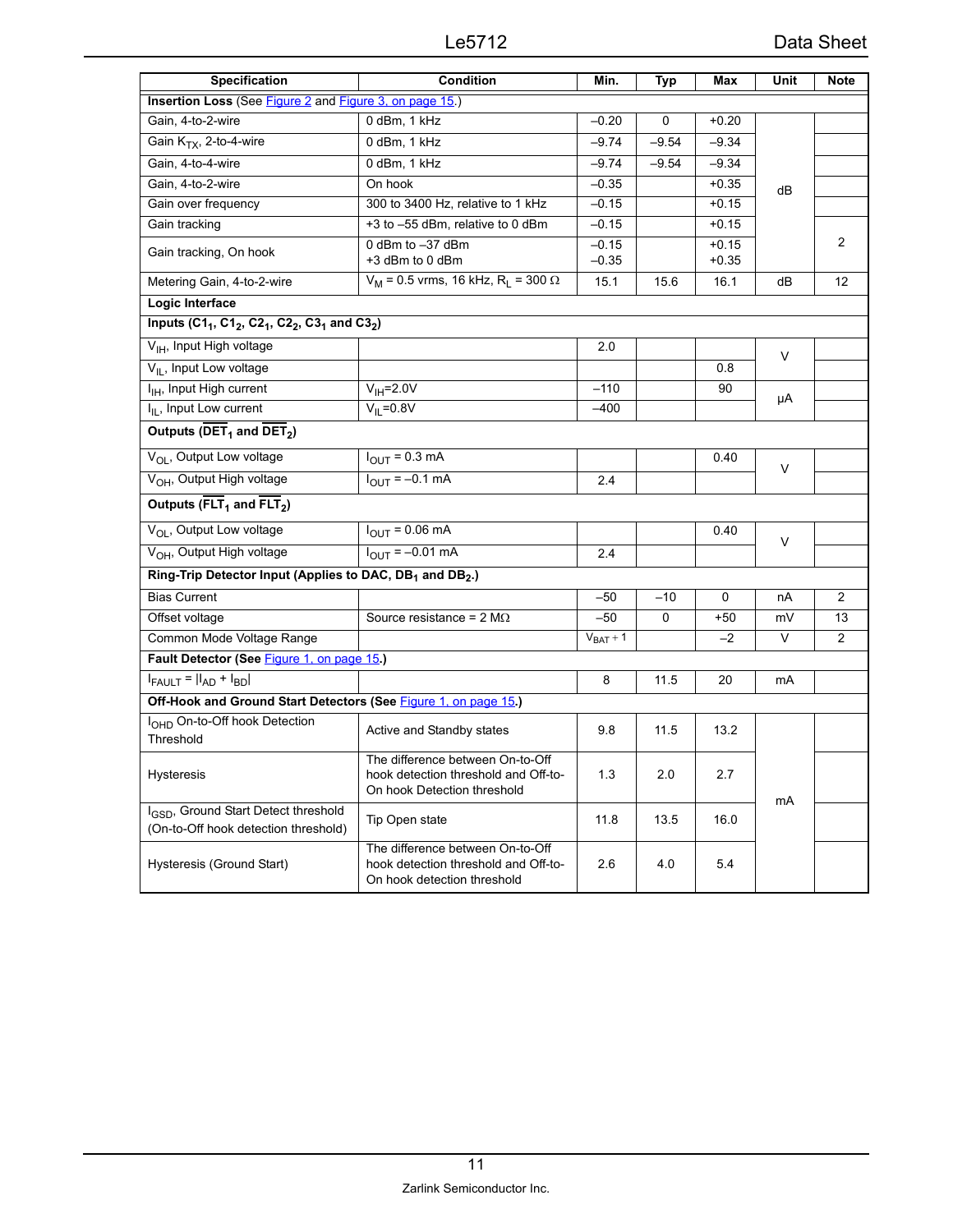#### *Notes:*

- <span id="page-11-0"></span>*1. Total current measured with both channels in the same state, unless otherwise specified.*
- *2. Not tested in production. This parameter is guaranteed by characterization or correlation to other tests.*
- *3. Typical current limit range is designed to be between 22 mA and 33 mA.*
- *4. This parameter is tested at 1 kHz in production. Performance at other frequencies is guaranteed by characterization.*
- *5. Minimum current level guaranteed not to cause a false loop detect. The fault detector may activate with longitudinal currents above 2.8 mA rms, and may pulse at twice the frequency of the interfering signal.*
- 6. Group delay can be greatly reduced by using a  $Z_T$  network such as that shown in **Figure 5**, on page 16 where  $C_T$  = 120 pF,  $R_{TA}$  =  $R_{TB}$  = 50 *k*Ω*. The network reduces the group delay to less than 2 µs and increases 2WRL. The effect of group delay on line card performance also may be compensated by synthesizing complex impedance with the QLSLAC™ or Octal SLAC™ devices.*
- *7. Overload level is defined as THD = 1%,*
- *8. Overload level is defined as THD = 1.5%.*
- *9. Total Harmonic distortion with metering is specified with a metering signal of 3.0 Vrms at the two-wire output, and a transmit signal of +3 dBm or receive signal of –4 dBm. The transmit or receive signals are single frequency inputs, and the distortion is measured as the highest in band harmonic at the two-wire or the four-wire output relative to the input signal.*
- *10. Noise with metering is measured by applying a 3.0 Vrms metering signal (measured at the two-wire output) and measuring the psophometric noise at the two-wire outputs over a 200 ms time interval*
- *11. This is test at 1 kHz in production*
- *12. In the test set up, ZT = 100 k*Ω*, RM = 16.5 k*Ω*, and RF = 0* Ω*. The output voltage at tip/ring is expected to be 3 Vrms, into a load of 300* Ω*, with 0.5 Vrms source. The typical gain is 15.6 dB.*
- *13. Tested with 0* Ω *source impedance. 2 M*Ω *is specified for system design only.*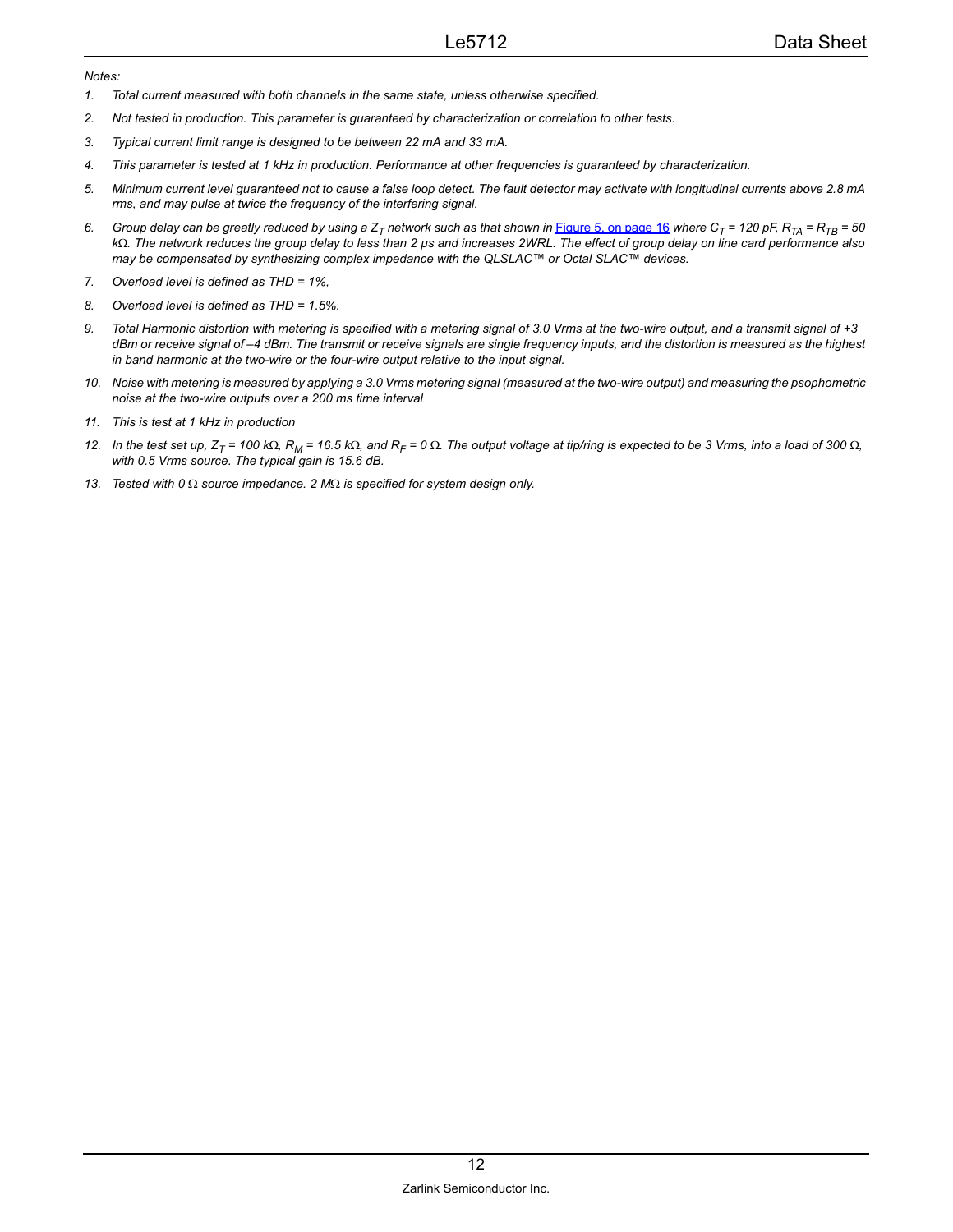| <b>Equation</b>                                                                                                                                                                                                      | <b>Description</b>                                                                                                                                                                                                                                                                                                      |
|----------------------------------------------------------------------------------------------------------------------------------------------------------------------------------------------------------------------|-------------------------------------------------------------------------------------------------------------------------------------------------------------------------------------------------------------------------------------------------------------------------------------------------------------------------|
| $Z_{Ti} = \frac{500}{3} (Z_{2WIN} - 2R_F)$                                                                                                                                                                           | $Z_{Ti}^*$ is connected between the VTX and<br>RSN pins. The fuse resistors are $R_F$ , and<br>Z <sub>2WIN</sub> is the desired 2-wire AC input<br>impedance. When computing $Z_{Ti}$ , the<br>internal current amplifier pole and any<br>external stray capacitance between VTX<br>and RSN must be taken into account. |
| $Z_{\text{RX}i} = \frac{Z_{\text{L}}}{G_{42\text{L}}} \cdot \frac{500 \cdot Z_{\text{T}}}{Z_{\text{T}} + \frac{500}{3} \cdot (Z_{\text{L}} + 2R_{\text{F}})}$                                                        | $Z_{RXi}^*$ is connected from VRX to RSN. $Z_{Ti}$ is<br>defined above, and $G_{42L}$ is the desired<br>receive gain.                                                                                                                                                                                                   |
| $R_{REF} = \frac{470 \cdot V}{I_{LIMIT}}$                                                                                                                                                                            | I <sub>LIMIT</sub> is the desired loop current limit in the<br>constant-current region.                                                                                                                                                                                                                                 |
| $C_{\text{CAS}} = \frac{1}{Rl_{\text{AS}} \cdot 2\pi \cdot f_{\text{S}}}$                                                                                                                                            | $C_{\text{CAS}}$ is the regulator filter capacitor and $f_c$ is<br>the desired filter cut-off frequency.                                                                                                                                                                                                                |
| $I_{\text{OHD}} = I_{\text{GSD}} = \frac{935 \cdot V}{R_{\text{D}}}$                                                                                                                                                 | Off Hook Detect (I <sub>OHD</sub> ) and Ground Start<br>Detect $(l_{\text{GSD}})$ thresholds are typically set at<br>10 to 12 mA.                                                                                                                                                                                       |
| $I_{\text{STANDBY}} = \frac{ V_{\text{BAT}}  - 4 \text{ V}}{600 \Omega + R_1}$                                                                                                                                       | Standby loop current (resistive region).                                                                                                                                                                                                                                                                                |
| Thermal Management Equations (All Active states for one channel) (Please refer to the Thermal Management for the Le5711 and Le7512 Dual<br>SLIC Devices Application Note for details about dual battery operation.)  |                                                                                                                                                                                                                                                                                                                         |
| $R_{\text{TMG}} \geq \frac{\left \text{BAT}_{\text{MAX}}\right  - 6 - I_{\text{LIMITMIN}} \cdot (2 \cdot R_{\text{F}} + R_{\text{LMIN}} + 40\Omega)}{I_{\text{LIMITMIN}} - 3 \text{ mA}}$                            | R <sub>TMG</sub> is connected from TMG to VBAT and<br>limits power within the SLIC device in Active,<br>Off-Hook states.                                                                                                                                                                                                |
| $P_{\text{RTMGmax}} = \frac{( \text{BAT} _{\text{max}} - 5 - \text{I}_{\text{LIMITmin}}(\text{R}_{\text{Lmin}} + 2\text{R}_{\text{F}} + 40))^{2}}{R_{\text{TMGmin}}}$                                                | Maximum power dissipated in the TMG<br>resistor, R <sub>TMG</sub> , during Active, Off-Hook<br>states.                                                                                                                                                                                                                  |
| $P_{\text{SLICmaxi}} = 0.003 \left  \text{BAT} \right _{\text{max}} + \left( 1 + \frac{I_{\text{LIMITmax}}}{2} R_{\text{TMGmax}} \right) \left( \frac{I_{\text{LIMITmax}}}{2} + \frac{1}{R_{\text{TMGmax}}} \right)$ | Maximum power dissipated per channel in<br>the SLIC device while in Active, Off-Hook<br>states.                                                                                                                                                                                                                         |

*\* "i" denotes channel number*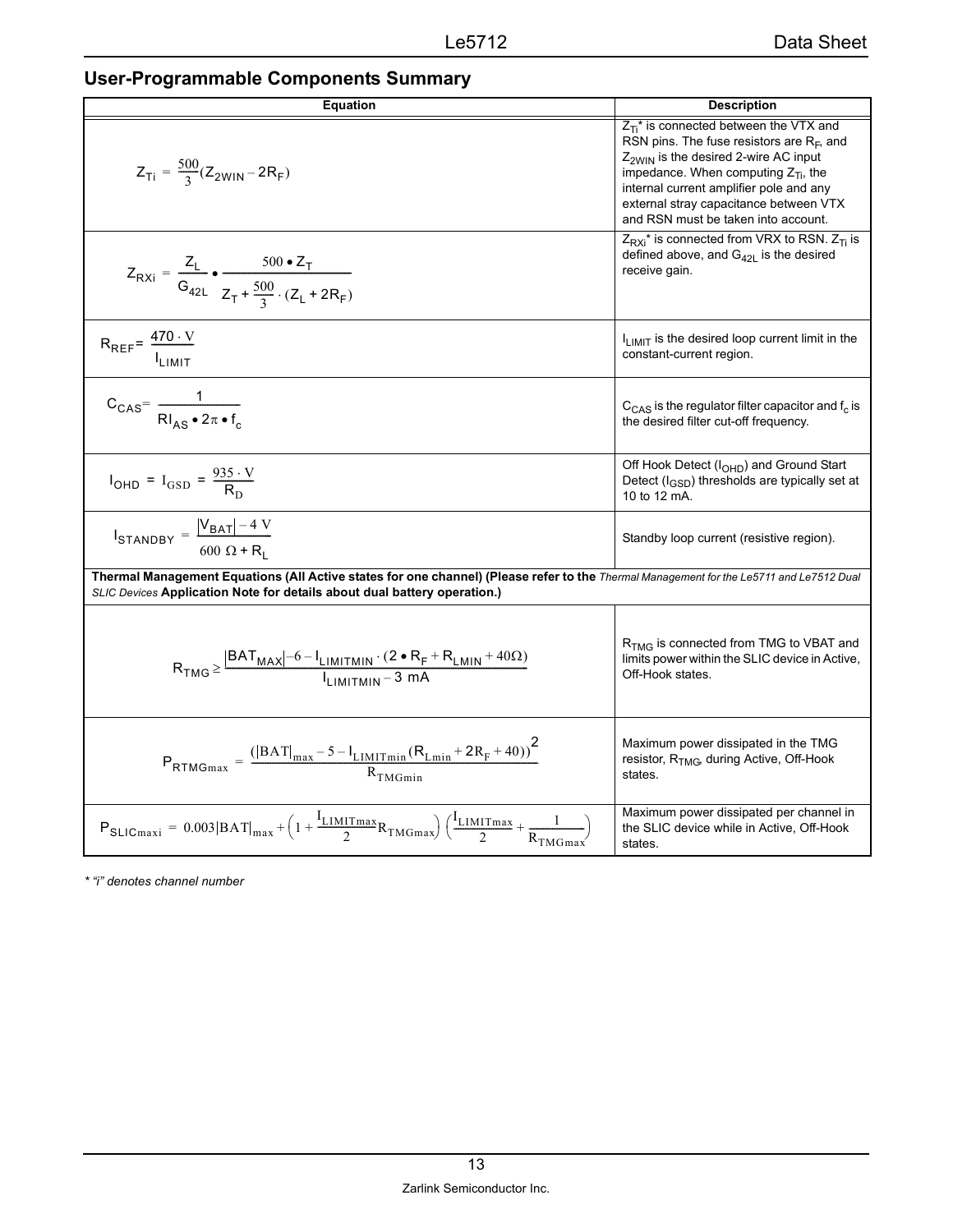#### <span id="page-13-0"></span>**DC Feed Characteristics**



**Load Line (Active) (Typical)**

#### *Regions:*

*1. Constant current region:* 

In Active and Reverse Polarity states

- *2. Battery tracking anti-sat (Off-hook):*
- *3. Battery tracking anti-sat (On-hook):*

In Active Metering and Reverse Polarity Metering states

- *4. Battery tracking anti-sat (Off-hook):*
- *5. Battery tracking anti-sat (On-hook):*

$$
V_{AB1} = I_{LOOP}R_L = \frac{470}{R_{REF}}R_L
$$
, where,  $R_L = R_L' + 2R_F$ 

$$
V_{AB2} = |BAT| - 7 V + \frac{47 \cdot k\Omega \cdot V}{R_{REF}} - I_{L} \cdot 160 \Omega
$$
  

$$
V_{AB3} = |BAT| - 7 V + \frac{10 \cdot k\Omega \cdot V}{R_{REF}} - I_{L} \cdot 160 \Omega
$$

$$
V_{AB2} = |BAT| - 10.7 V + \frac{47 \cdot k\Omega \cdot V}{R_{REF}} - I_{L} \cdot 160 \Omega
$$

$$
V_{AB3} = |BAT| - 10.7 V + \frac{10 \cdot k\Omega \cdot V}{R_{REF}} - I_{L} \cdot 160 \Omega
$$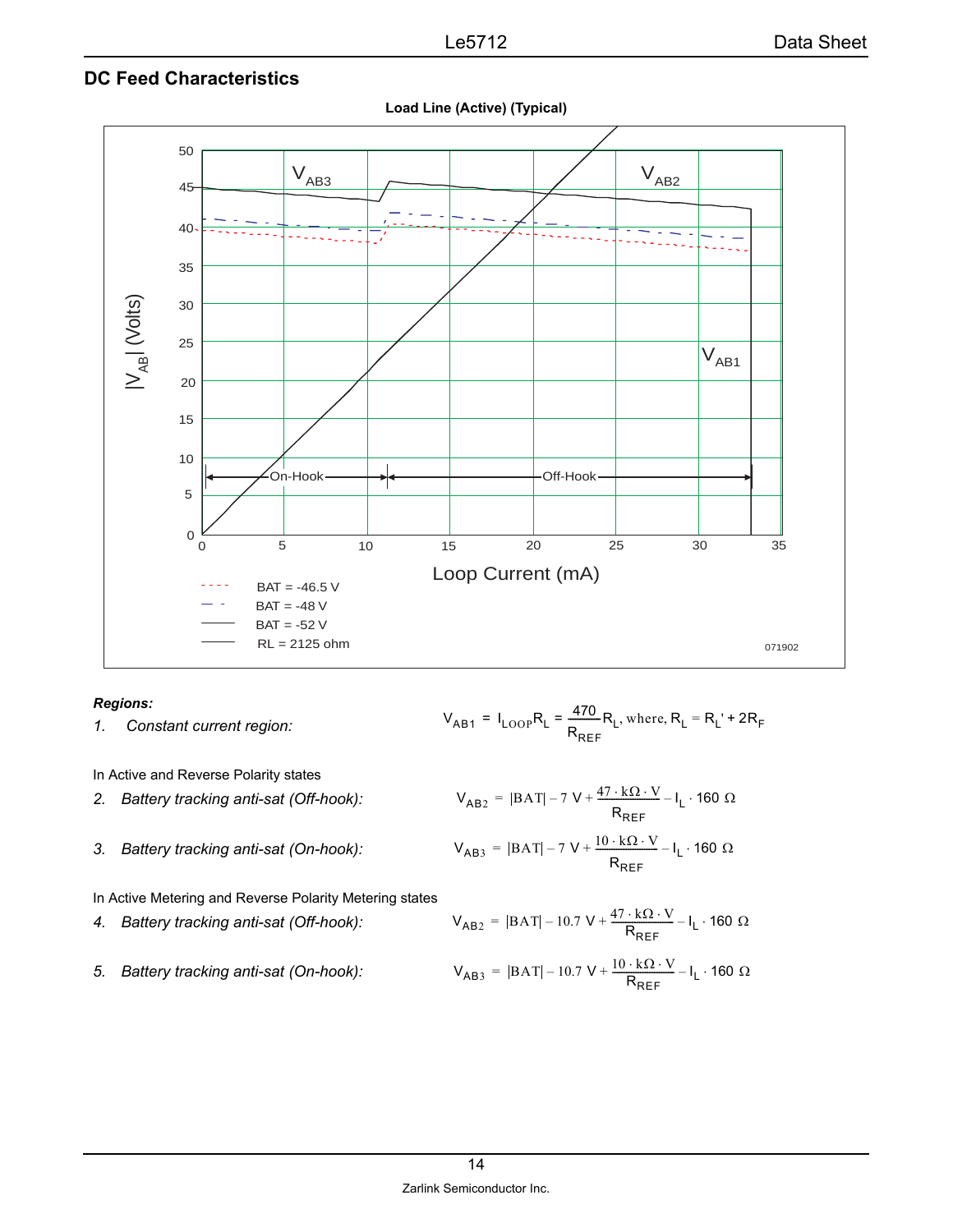## <span id="page-14-3"></span><span id="page-14-0"></span>**Test Circuits**



**Figure 1. Feed Programming**



<span id="page-14-1"></span>

**Figure 3. Four-to-Two Wire Insertion Loss and Balance Return Signals**

<span id="page-14-2"></span>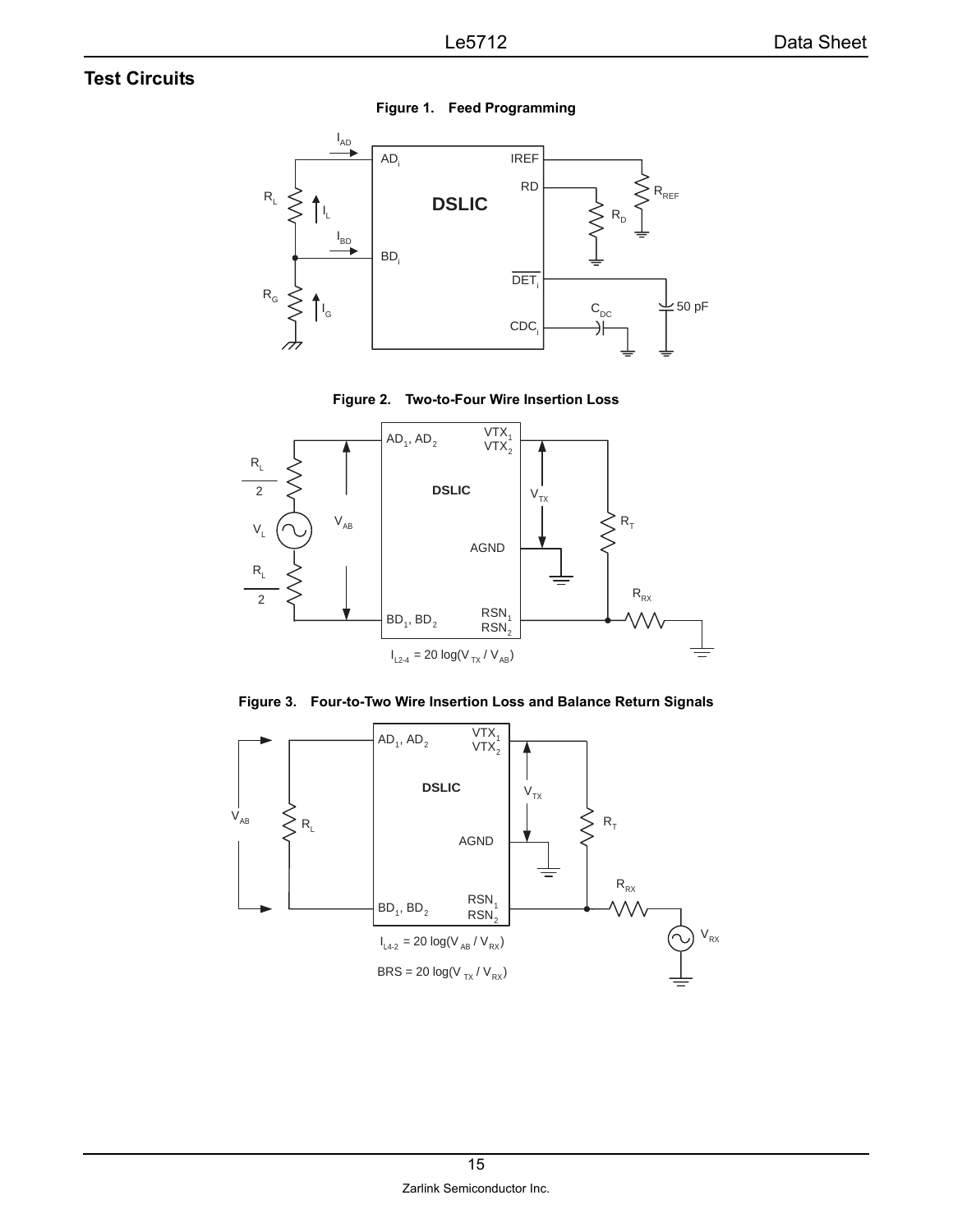

<span id="page-15-0"></span>



<span id="page-15-2"></span>



<span id="page-15-1"></span>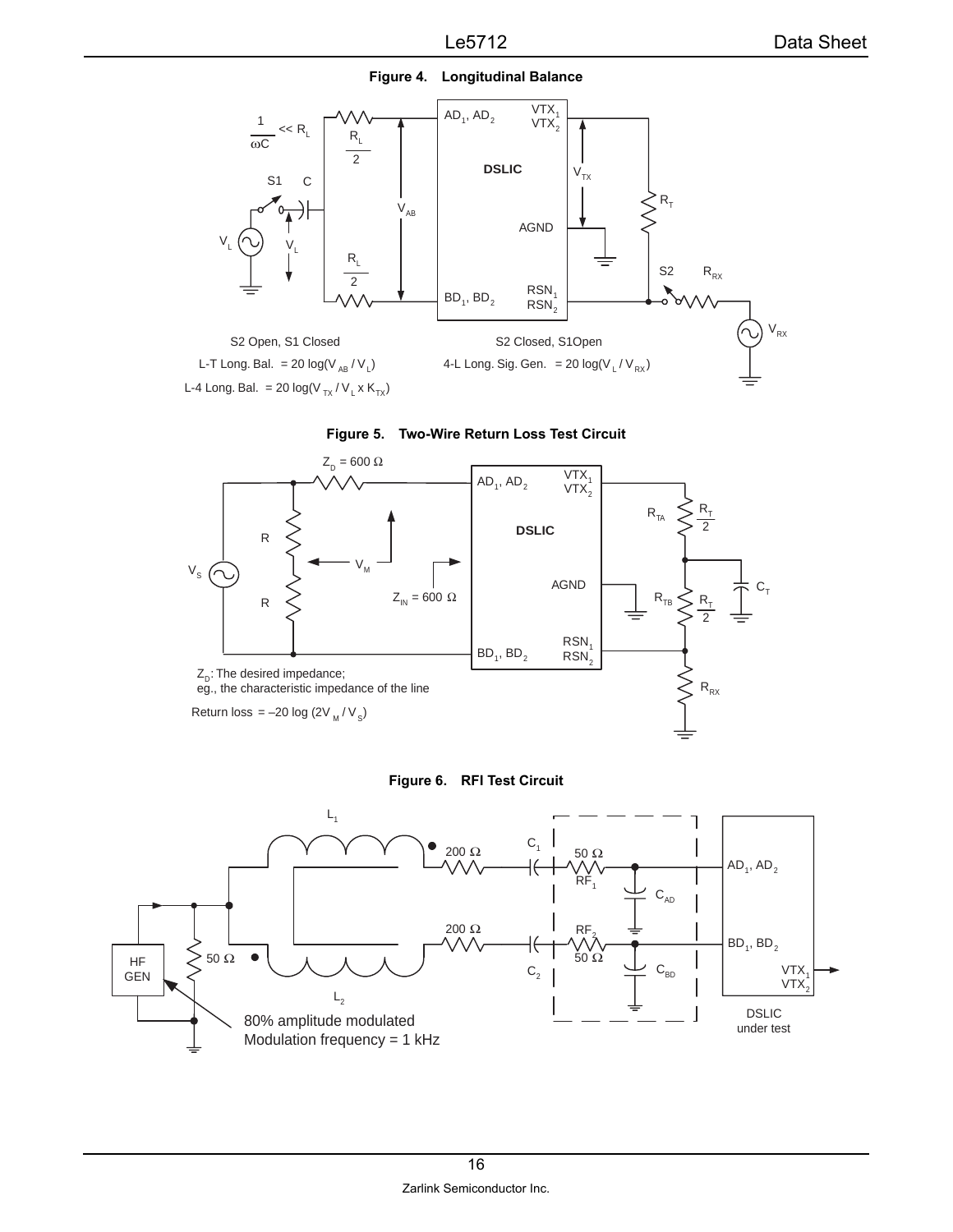**Figure 7. Le5712 Test Circuit**

<span id="page-16-0"></span>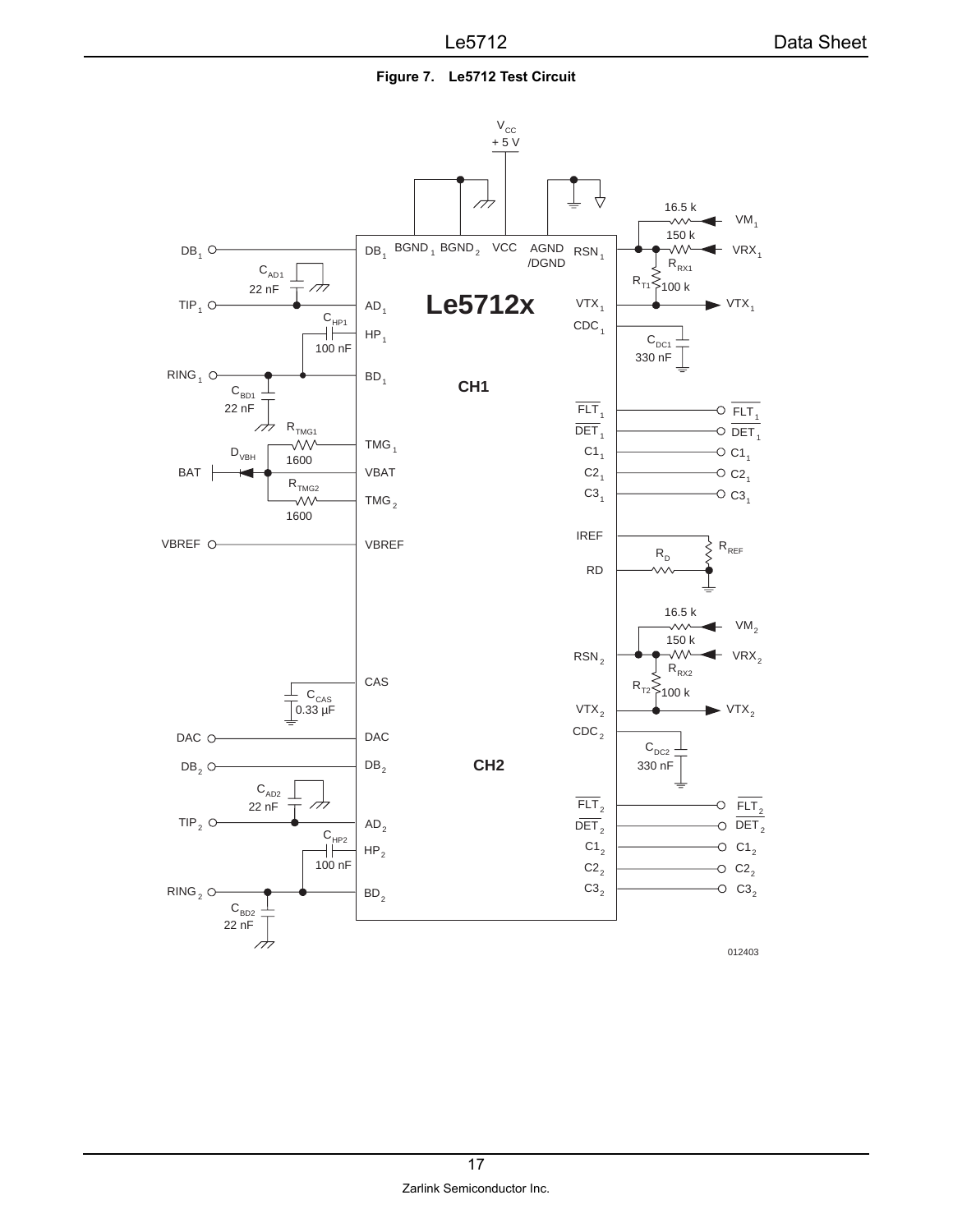# <span id="page-17-0"></span>**POTS APPLICATION CIRCUIT (POTS WITH NO METERING)**

For use with a Quad or Octal SLAC device; battery-backed ringing.

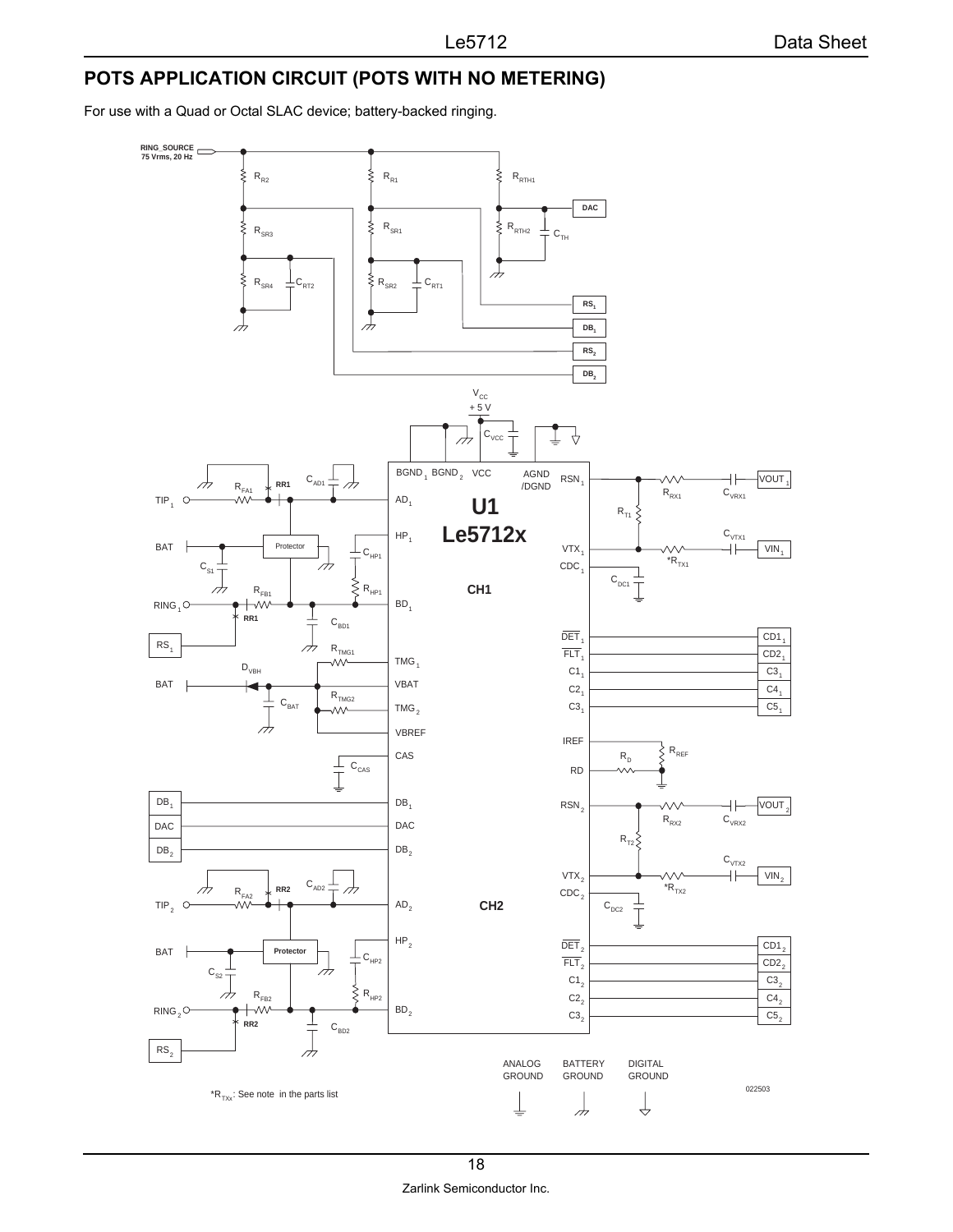# <span id="page-18-0"></span>**APPLICATION CIRCUIT PARTS LIST (POTS WITH NO METERING)**

The following list defines the parts and part values required to meet target specification limits for channel i of the line card (i = 1,2).

| Item                                          | Quantity<br><b>Type</b> |                                            | Value                  | Tol.         | Rating   | <b>Note</b>    |  |  |
|-----------------------------------------------|-------------------------|--------------------------------------------|------------------------|--------------|----------|----------------|--|--|
| <b>Ringing and Ring Trip Sensing</b>          |                         |                                            |                        |              |          |                |  |  |
| $R_{\rm RTH1}$                                | $\mathbf{1}$            | <b>SMT</b>                                 | 1 M $\Omega$           | 1%<br>1/16 W |          |                |  |  |
| $R_{SR1}$ , $R_{SR3}$                         | 2                       | <b>SMT</b>                                 | 1.82 M $\Omega$        | $1\%$        | $1/16$ W |                |  |  |
| $R_{SR2}$ , $R_{SR4}$                         | $\overline{2}$          | <b>SMT</b>                                 | 2 M $\Omega$           | 1%           | $1/16$ W |                |  |  |
| $R_{\text{RTH2}}$                             | 1                       | <b>SMT</b>                                 | 909 $k\Omega$          | 1%           | 1/16 W   |                |  |  |
| $R_{R1}$ , $R_{R2}$                           | $\overline{2}$          | Resistor Hybrid                            | 400 Ω                  | 5%           | 2 W      |                |  |  |
| C <sub>TH</sub>                               | $\mathbf{1}$            | Capacitor (X7R)                            | $0.1 \mu F$            | 20%          | 50 V     |                |  |  |
| $C_{RT1}$ , $C_{RT2}$                         | $\overline{c}$          | Capacitor (X7R)                            | $0.047$ µF             | 20%          | 50 V     |                |  |  |
|                                               |                         | <b>Fault Protection and Power Supplies</b> |                        |              |          |                |  |  |
| $RFA1$ , $RFB1$ , $RFA2A$ , $RFB2$            | $\overline{4}$          | Resistor Hybrid or PTC                     | 50 $\Omega$            | 1%           |          |                |  |  |
| Protector                                     | 1 or 2                  | Battery referenced thyristor               |                        |              |          | $\mathbf{1}$   |  |  |
| $C_{S1}$ , $C_{S2}$                           | 1 or 2                  | Capacitor (X7R)                            | $0.1 \mu F$            | 20%          | 100 V    | 2              |  |  |
| $C_{BAT}$                                     | $\mathbf{1}$            | Capacitor (X7R)                            | $0.1 \mu F$            | 20%          | 100 V    |                |  |  |
| $C_{VCC}$                                     | $\mathbf{1}$            | Capacitor (X7R)                            | $0.1 \mu F$<br>20%     |              | 10 V     |                |  |  |
| $D_{VBH}$                                     | $\mathbf{1}$            | MURS 120 (D0-41) DIODE                     |                        |              |          | 3              |  |  |
| $RTMG1$ , $RTMG2$                             | $\overline{c}$          | <b>SMT</b>                                 | 1.8 $k\Omega$          | 5%           | 1 W      | $\overline{4}$ |  |  |
|                                               |                         | <b>Other Components</b>                    |                        |              |          |                |  |  |
| $R_{REF}$                                     | $\mathbf{1}$            | <b>SMT</b>                                 | 14.3 k $\Omega$        | 1%           | 1/16 W   | 5              |  |  |
| $R_D$                                         | $\mathbf{1}$            | <b>SMT</b>                                 | 1%<br>82.5 k $\Omega$  |              | 1/16 W   | 6              |  |  |
| $R_{HP1}$ , $R_{HP2}$                         | $\overline{c}$          | <b>SMT</b>                                 | 15.0 k $\Omega$        | 1%<br>1/16 W |          | $\overline{7}$ |  |  |
| $R_{T1}$ , $R_{T2}$                           | 2                       | <b>SMT</b>                                 | 100 $k\Omega$<br>$1\%$ |              | $1/16$ W |                |  |  |
| $R_{RX1}$ , $R_{RX2}$                         | $\overline{2}$          | <b>SMT</b>                                 | 75.0 kΩ                | 1%           | 1/16 W   |                |  |  |
| $C_{AD1}$ , $C_{BD1}$ , $C_{AD2}$ , $C_{BD2}$ | $\overline{\mathbf{4}}$ | Capacitor (X7R)                            | $0.022 \mu F$          | 20%          | 100 V    |                |  |  |
| $C_{HP1}$ , $C_{HP2}$                         | $\overline{2}$          | Capacitor (X7R)                            | $0.1 \mu F$            | 20%          | 100 V    |                |  |  |
| C <sub>VTX1</sub> , C <sub>VTX2</sub>         | $\overline{2}$          | $0.01 \mu F$<br>Capacitor (X7R)<br>20%     |                        | 10 V         |          |                |  |  |
| $C_{VRX1}$ , $C_{VRX2}$                       | 2                       | Capacitor (X7R)<br>$0.1 \mu F$<br>20%      |                        | 10 V         |          |                |  |  |
| $C_{DC1}$ , $C_{DC2}$                         | $\overline{2}$          | $0.33 \mu F$<br>Capacitor (X7R)<br>20%     |                        |              | 5 V      |                |  |  |
| $C_{CAS}$                                     | 1                       | Capacitor (X7R)                            | $0.33 \mu F$           | 20%          | 100 V    |                |  |  |
| $R_{TX1}$ , $R_{TX2}$                         | $\overline{2}$          | <b>SMT</b>                                 | $2.00 \text{ k}\Omega$ | 1%           | 1/16 W   | 8              |  |  |
| $\overline{U}$ 1                              | $\mathbf{1}$            | Le5712x                                    |                        |              |          |                |  |  |

*Notes:*

*1. In case of single, one for each channel. In case of dual, one for one Le5712 Dual SLIC.* 

*2. Consult protector vendor for recommended value. One for one protector device.* 

*3. A Schottky diode with a voltage drop of 0.4V is desirable if Tip to battery fault is concerned.*

*4. Value was chosen to use resistor with 5% tolerance and 1 W rating. See "Thermal Management for the Le5711 and Le5712 Dual SLIC Device" for further details.*

*5. Sets the current limit at 33 mA.*

*6. Sets an off-hook detection threshold of 11 mA.*

*7. RHP will enhance dial pulse crosstalk performance. RHP being 15 k will make G24 from being 1/3 to 1/3.0841. RHB should be present in WinSLAC™ simulations.*

8.  $R_{TX}$  is optional and is required if  $C_{VTX}$  is greater than 0.01 $\mu$ F.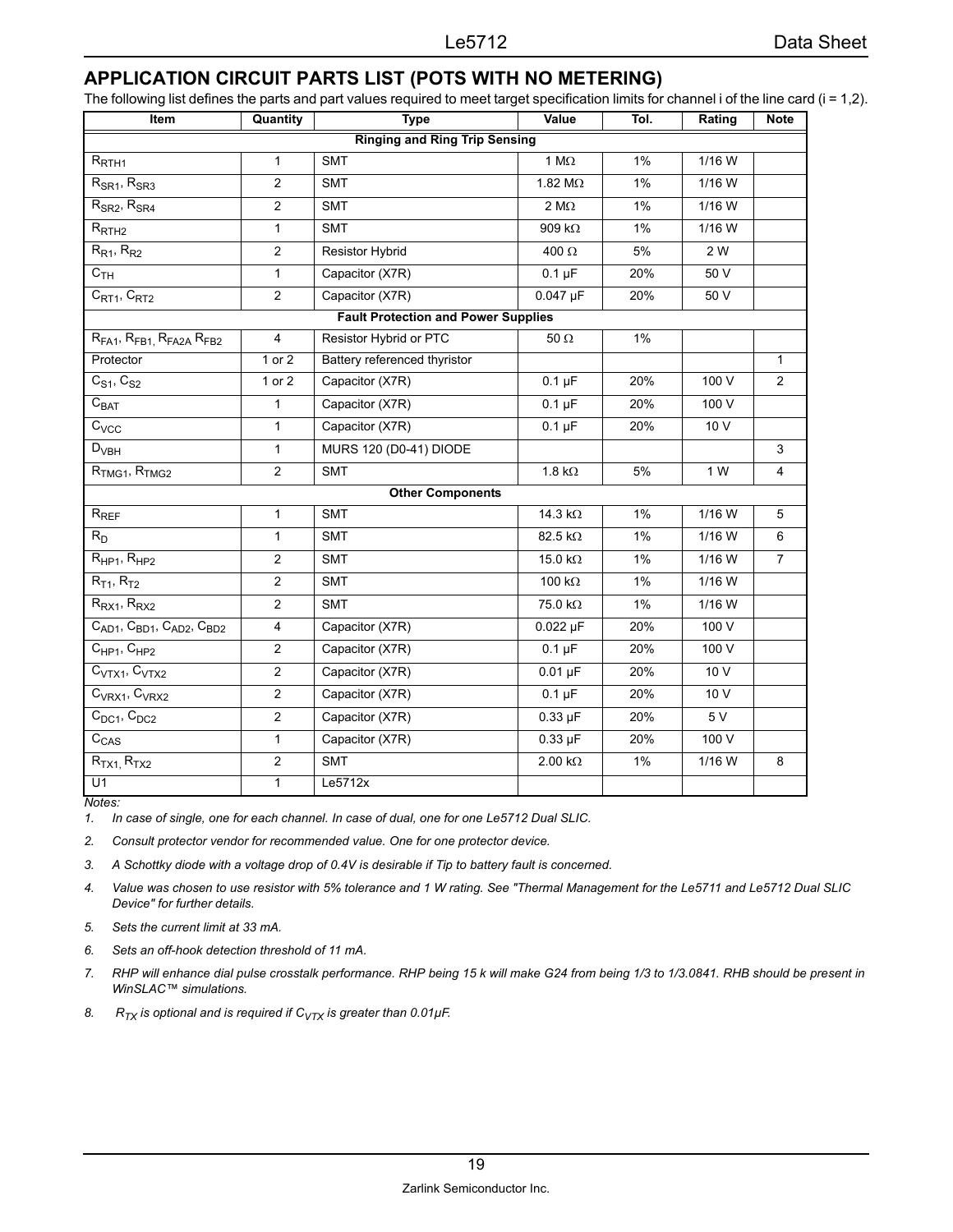# <span id="page-19-0"></span>**PULSE METERING APPLICATION CIRCUIT (POTS WITH METERING)**

For use with a Quad or Octal SLAC device; earth-backed ringing.

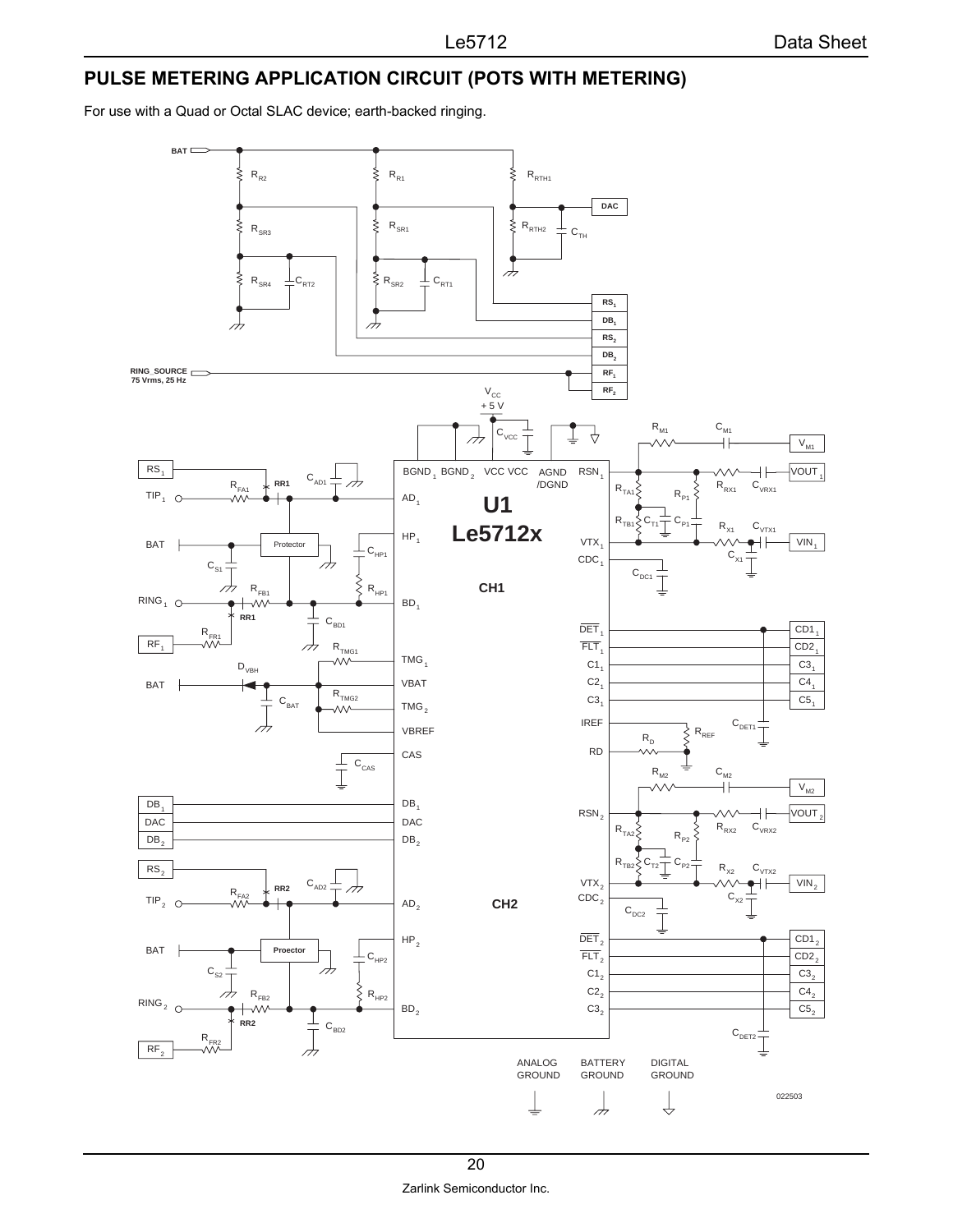# <span id="page-20-0"></span>**APPLICATION CIRCUIT PARTS LIST (POTS WITH METERING)**

The following list defines the parts and part values required to meet target specification limits for channel i of the line card (i = 1,2).

| Item                                                     | Quantity                                   | <b>Type</b>                                                | Value                  | Tol.  | Rating     | <b>Note</b>    |  |  |  |
|----------------------------------------------------------|--------------------------------------------|------------------------------------------------------------|------------------------|-------|------------|----------------|--|--|--|
| <b>Ringing and Ring Trip Sensing</b>                     |                                            |                                                            |                        |       |            |                |  |  |  |
| $R_{RTH1}$                                               | $\mathbf{1}$                               | <b>SMT</b>                                                 | 1 $M\Omega$            | 1%    | 1/16 W     |                |  |  |  |
| $R_{SR1}$ , $R_{SR3}$                                    | $\overline{c}$                             | <b>SMT</b>                                                 | 1.82 $M\Omega$         | 1%    | 1/16 W     |                |  |  |  |
| $R_{SR2}$ , $R_{SR4}$                                    | $\overline{c}$                             | <b>SMT</b>                                                 | 2 M $\Omega$           | $1\%$ | 1/16 W     |                |  |  |  |
| $R_{\text{RTH2}}$                                        | $\mathbf{1}$                               | <b>SMT</b>                                                 | 909 $k\Omega$          | 1%    | 1/16 W     |                |  |  |  |
| $R_{R1}$ , $R_{R2}$                                      | $\overline{2}$                             | Resistor Hybrid                                            | 400 $\Omega$           | 5%    | 2 W        |                |  |  |  |
| C <sub>TH</sub>                                          | $\mathbf{1}$                               | Capacitor (X7R)                                            | $0.1 \mu F$            | 20%   | 50 V       |                |  |  |  |
| C <sub>RT1</sub> , C <sub>RT2</sub>                      | $\overline{c}$                             | Capacitor (X7R)                                            | $0.047$ µF             | 20%   | 50 V       |                |  |  |  |
|                                                          | <b>Fault Protection and Power Supplies</b> |                                                            |                        |       |            |                |  |  |  |
| $RFA1$ , $RFB1$ , $RFA2A$ , $RFB2$                       | $\overline{\mathbf{4}}$                    | Resistor Hybrid or PTC                                     | $50\ \Omega$           | 1%    |            |                |  |  |  |
| Protector                                                | 1 or 2                                     | Battery referenced thyristor                               |                        |       |            | $\mathbf{1}$   |  |  |  |
| $C_{S1}$ , $C_{S2}$                                      | 1 or 2                                     | Capacitor (X7R)                                            | $0.1 \mu F$            | 20%   | 100 V      | $\overline{2}$ |  |  |  |
| $C_{BAT}$                                                | $\mathbf{1}$                               | Capacitor (X7R)                                            | $0.1 \mu F$            | 20%   | 100 V      |                |  |  |  |
| $C_{VCC}$                                                | $\mathbf{1}$                               | Capacitor (X7R)                                            | $0.1 \mu F$            | 20%   | 10 V       |                |  |  |  |
| $D_{VBH}$                                                | $\mathbf{1}$                               | MURS 120 (D0-41) DIODE                                     |                        |       |            | $\mathsf 3$    |  |  |  |
| R <sub>TMG1</sub> , R <sub>TMG2</sub>                    | 2                                          | <b>SMT</b>                                                 | 1.8 k $\Omega$         | 5%    | 1 W        | 4              |  |  |  |
|                                                          |                                            | <b>Components specific to Metering application circuit</b> |                        |       |            |                |  |  |  |
| $C_{M1}$ , $C_{M2}$                                      | $\overline{c}$                             | Capacitor (X7R)                                            | $0.01 \mu F$           | 20%   | 10 V       |                |  |  |  |
| $C_{T1}$ , $C_{T2}$ ,                                    | $\overline{c}$                             | Capacitor (X7R)                                            | 1000 pF                | 10%   | 10 V       |                |  |  |  |
| $C_{X1}$ , $C_{X2}$                                      | $\overline{c}$                             | Capacitor (X7R)                                            | 1500 pF                | 10%   | 10 V       |                |  |  |  |
| $C_{P1}$ , $C_{P2}$                                      | $\overline{c}$                             | Capacitor (X7R)                                            | 390 pF                 | 10%   | 10 V       |                |  |  |  |
| C <sub>DET1</sub> , C <sub>DET2</sub>                    | $\overline{c}$                             | Capacitor (X7R)                                            | $0.022 \mu F$          | 20%   | <b>10V</b> |                |  |  |  |
| $R_{M1}$ , $R_{M2}$                                      | $\overline{c}$                             | <b>SMT</b>                                                 | 16.5 k $\Omega$        | $1\%$ | 1/16 W     | 5              |  |  |  |
| $R_{TA1}$ , $R_{TA2}$ , $R_{TB1}$ , $R_{TB2}$            | 4                                          | <b>SMT</b>                                                 | 49.9 kΩ                | $1\%$ | 1/16 W     |                |  |  |  |
| $R_{RX1}$ , $R_{RX2}$                                    | $\overline{c}$                             | <b>SMT</b>                                                 | $71.5 \text{ k}\Omega$ | $1\%$ | 1/16 W     |                |  |  |  |
| $R_{P1}$ , $R_{P2}$                                      | $\overline{c}$                             | <b>SMT</b>                                                 | 22.1 k $\Omega$        | 1%    | 1/16 W     |                |  |  |  |
| $R_{X1}$ , $R_{X2}$                                      | $\overline{2}$                             | <b>SMT</b>                                                 | 4.99 k $\Omega$        | 1%    | 1/16 W     |                |  |  |  |
|                                                          |                                            | <b>Other Components</b>                                    |                        |       |            |                |  |  |  |
| $R_{REF}$                                                | $\mathbf{1}$                               | <b>SMT</b>                                                 | 14.3 k $\Omega$        | 1%    | 1/16 W     | 6              |  |  |  |
| $R_D$                                                    | $\mathbf{1}$                               | <b>SMT</b>                                                 | 82.5 k $\Omega$        | 1%    | 1/16 W     | 7              |  |  |  |
| $R_{HP1}$ , $R_{HP2}$                                    | $\overline{c}$                             | <b>SMT</b>                                                 | $15.0 \text{ k}\Omega$ | $1\%$ | 1/16 W     | 8              |  |  |  |
| $\overline{C_{AD1}}$ , $C_{BD1}$ , $C_{AD2}$ , $C_{BD2}$ | 4                                          | Capacitor (X7R)                                            | $0.022 \mu F$          | 20%   | 100 V      |                |  |  |  |
| $C_{HP1}$ , $C_{HP2}$                                    | $\overline{c}$                             | Capacitor (X7R)<br>$0.1 \mu F$<br>20%                      |                        | 100 V |            |                |  |  |  |
| $C_{VTX1}$ , $C_{VTX2}$                                  | $\overline{2}$                             | $0.1 \mu F$<br>Capacitor (X7R)<br>20%                      |                        |       | 10 V       |                |  |  |  |
| $C_{VRX1}$ , $C_{VRX2}$                                  | $\overline{2}$                             | Capacitor (X7R)                                            | $0.1 \mu F$            | 20%   | 10 V       |                |  |  |  |
| $C_{DC1}$ , $C_{DC2}$                                    | $\overline{2}$                             | Capacitor (X7R)                                            | $0.33 \mu F$           | 20%   | 5 V        |                |  |  |  |
| $C_{CAS}$                                                | $\mathbf{1}$                               | Capacitor (X7R)                                            | $0.33 \mu F$           | 20%   | 100 V      |                |  |  |  |
| U1<br>$N = \frac{1}{2}$                                  | 1                                          | Le <sub>5712x</sub>                                        |                        |       |            |                |  |  |  |

#### *Notes:*

*1. In case of single, one for each channel. In case of dual, one for one Le5712 Dual SLIC.* 

*2. Consult protector vendor for recommended value. One for one protector device.* 

*3. A Schottky diode with a voltage drop of 0.4V is desirable if Tip to battery fault is concerned.*

*4. Value was chosen to use resistor with 5% tolerance and 1 W rating. See "Thermal Management for the Le5711 and Le5712 Dual SLIC Device" for further details.*

*5. Sets a gain of about 5.5 dB into a load of 200* Ω *at tip-ring (20LOG(200/16.5/1000\*500/(1+500/3.0841\*(200+100)/22.1/1000)).*

*6. Sets the current limit at 33 mA.*

*7. Sets an off-hook detection threshold of 11 mA.*

*8. RHP will enhance dial pulse crosstalk performance. RHP being 15 k will make G24 from being 1/3 to 1/3.0841. RHB should be present in WinSLAC™ simulations.*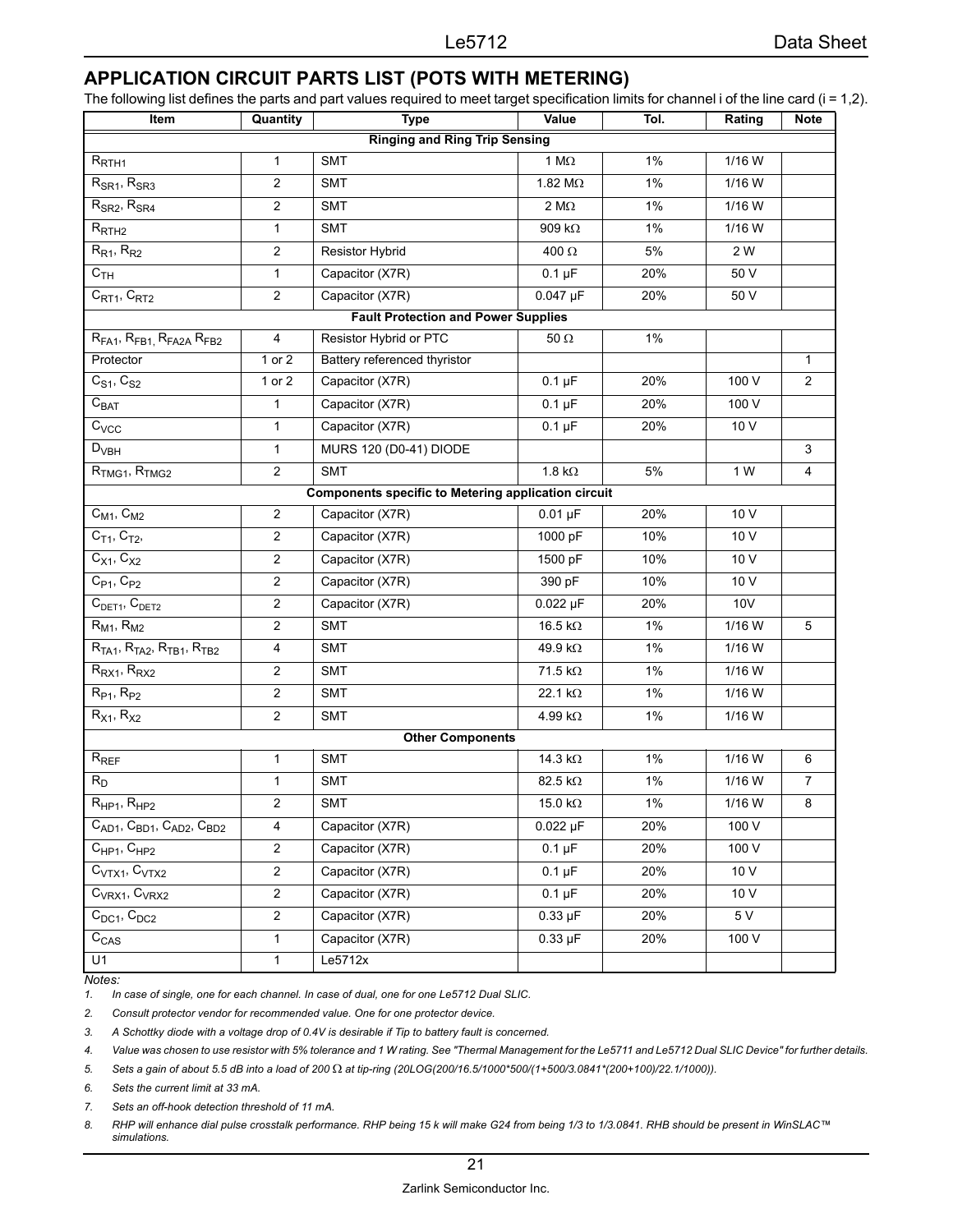## <span id="page-21-0"></span>**PHYSICAL DIMENSIONS**

#### **44-Pin eTQFP**



| Symbol                     | Min           | Nom                | Max    | Symbol         | Min                  | <b>Nom</b> | Max  |  |
|----------------------------|---------------|--------------------|--------|----------------|----------------------|------------|------|--|
| A                          |               |                    | 1.20   | C              | 0.09                 |            | 0.20 |  |
| A1                         | 0.05          |                    | 0.15   |                | 0.45                 | 0.60       | 0.75 |  |
| A2                         | 0.95          | 1.00               | 1.05   | L1             | 1.00 REF             |            |      |  |
| D                          | 12 BSC        |                    |        | S              | 0.20<br>۰            |            |      |  |
| D <sub>1</sub>             | 10 BSC        |                    |        | b              | 0.17<br>0.20<br>0.27 |            |      |  |
| E.                         | 12 BSC        |                    |        | e              | 0.80 BSC             |            |      |  |
| E1                         | <b>10 BSC</b> |                    |        | D <sub>2</sub> | 8.00                 |            |      |  |
| R <sub>2</sub>             | 0.08          |                    | 0.20   | E <sub>2</sub> | 8.00                 |            |      |  |
| R <sub>1</sub>             | 0.08          |                    | -      | aaa            | 0.20                 |            |      |  |
| θ                          | 0 deg         | 3.5 <sub>deg</sub> | 7 deg  | bbb            | 0.20                 |            |      |  |
| $\Theta$<br>1              | 0 deg         |                    |        | CCC            | 0.10                 |            |      |  |
| $\Theta$<br>$\overline{2}$ | 11 deg        | $12$ deg           | 13 deg | ddd            | 0.20                 |            |      |  |
| $\Theta$ 3                 | 11 deg        | 12 deg             | 13 deg | N              | 44                   |            |      |  |

Notes:

- 1. Controlling dimension in millimeter unless otherwise specified.
- 2. Dimensions "D1" and "E1" do not include mold protrusion. Allowable protrusion is 0.25mm per side.
- "D1" and "E1" are maximum plastic body size dimensions including mold mismatch. 3. Dimension "b" does not include Dambar protrusion. Allowable Dambar protrusion
- shall not cause the lead width to exceed the maximum "b" dimension by more than 0.08mm. 4. Dambar can not be located on the lower radius or the foot. Minimum space between
- protrusion and an adjacent lead is 0.07mm for 0.4mm and 0.5mm pitch packages. 5. Square dotted line is E-Pad outline.
- 6. "N" is the total number of terminals.

#### **44-Pin eTQFP**

#### *Note:*

*Packages may have mold tooling markings on the surface. These markings have no impact on the form, fit or function of the device. Markings will vary with the mold tool used in manufacturing.*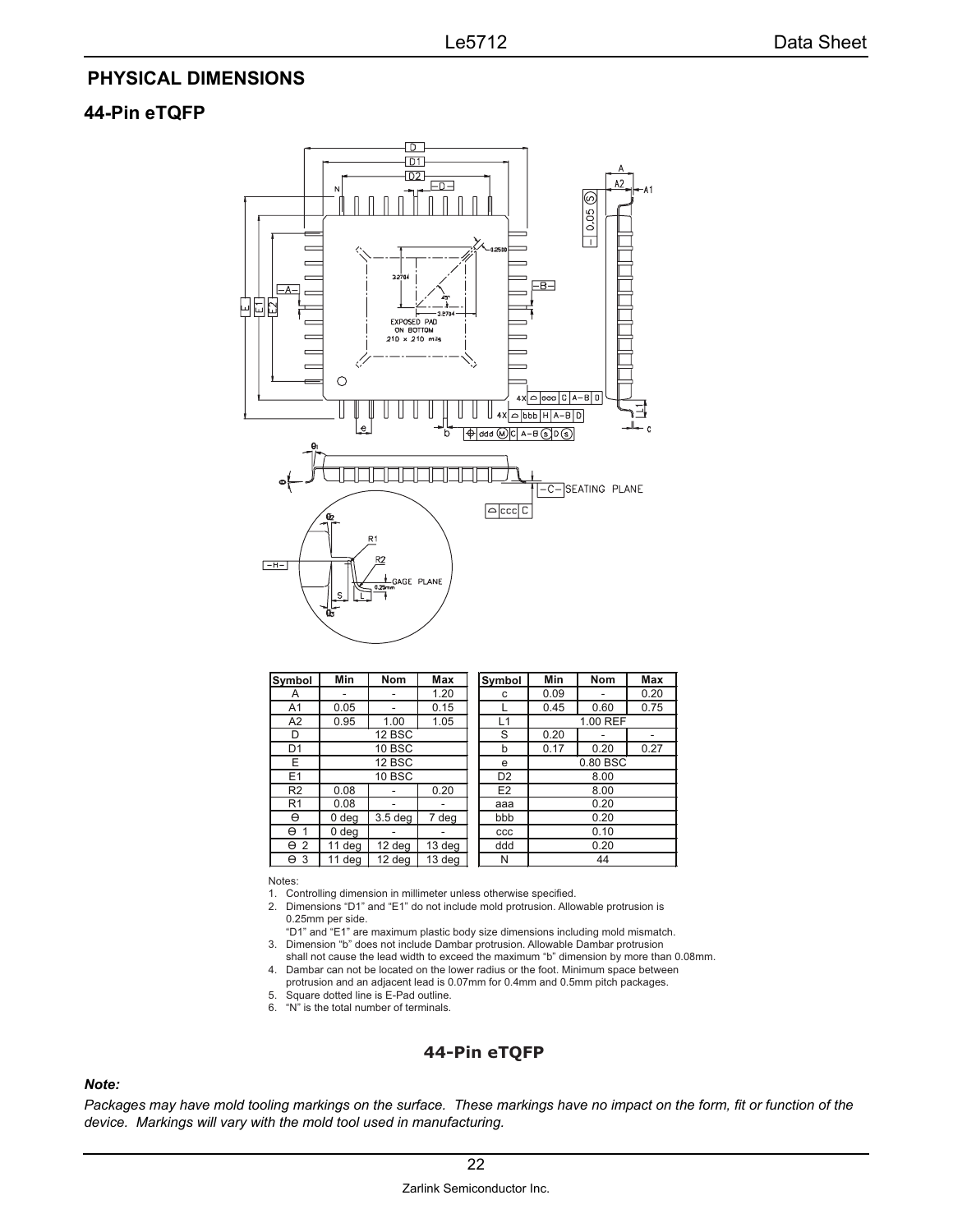## <span id="page-22-0"></span>**REVISION HISTORY**

## <span id="page-22-1"></span>**Revision C1 to D1**

- **[Page 9](#page-8-2), Supply Currents and Power Dissipation, (On-hook), regarding disconnect operational state, I<sub>VBAT</sub> max from 0.7mA** to 0.8mA; SLIC Device Power max from 50mW to 62mW.
- In *Device Specifications*, page 11, I<sub>GSD</sub>, Ground Start Detection Threshold, changed max from 15.2mA to 16.0mA.
- In *Device Specifications*, page 11, I<sub>FAULT</sub>, changed max from 18mA to 20mA.
- In *Device Specifications*, page 11, I<sub>IH</sub>, Input High Current of C1/2/3, changed max from 40μA to 90μA, min from -100μA to -110  $\mu$ A, with test condition to be V<sub>IH</sub>=2.0V.
- In *Device Specifications*, page 11,  $I_{\text{IL}}$ , Input Low Current of C1/2/3, changed test condition to be V<sub>IL</sub>=0.8V.

# <span id="page-22-2"></span>**Revision D1 to E1**

- Added green package OPNs to *[Ordering Information,](#page-0-2)* on page 1
- Added *[Package Assembly,](#page-7-4)* on page 8

### <span id="page-22-3"></span>**Revision E1 to F1**

- Removed Le57D123 and Le57D124 devices from *[Ordering Information,](#page-0-2)* on page 1. Removed descriptions related to Le57D123 and Le57D124, such as old note 2 on page 12. The notes on page 12 are re-arranged that are applicable to page 9, page 10, and page 11.
- Removed non-green OPNs from *[Ordering Information,](#page-0-2)* on page 1.
- Modified descriptions regarding FLTs in Pin Descriptions, on page 7.
- Updated and added note about package marking in *[Physical Dimensions,](#page-21-0)* on page 22.
- Separated parts list for with and without metering applications, on page 19 and 21.

# <span id="page-22-4"></span>**Revision F1 to G1**

- Added Note 1 to *[Pin Descriptions,](#page-6-0)* on page 7.
- Rearranged notes on page 12 and applicable notes in tables on pages 9, 10, and 11.
- Added *[Application Circuit Parts List \(Pots with no metering\),](#page-18-0)* on page 19.
- Modified *[Application Circuit Parts List \(Pots with metering\),](#page-20-0)* on page 21".

#### <span id="page-22-5"></span>**Revision G1 to G2**

• Added new headers/footers due to Zarlink purchase of Legerity on August 3, 2007